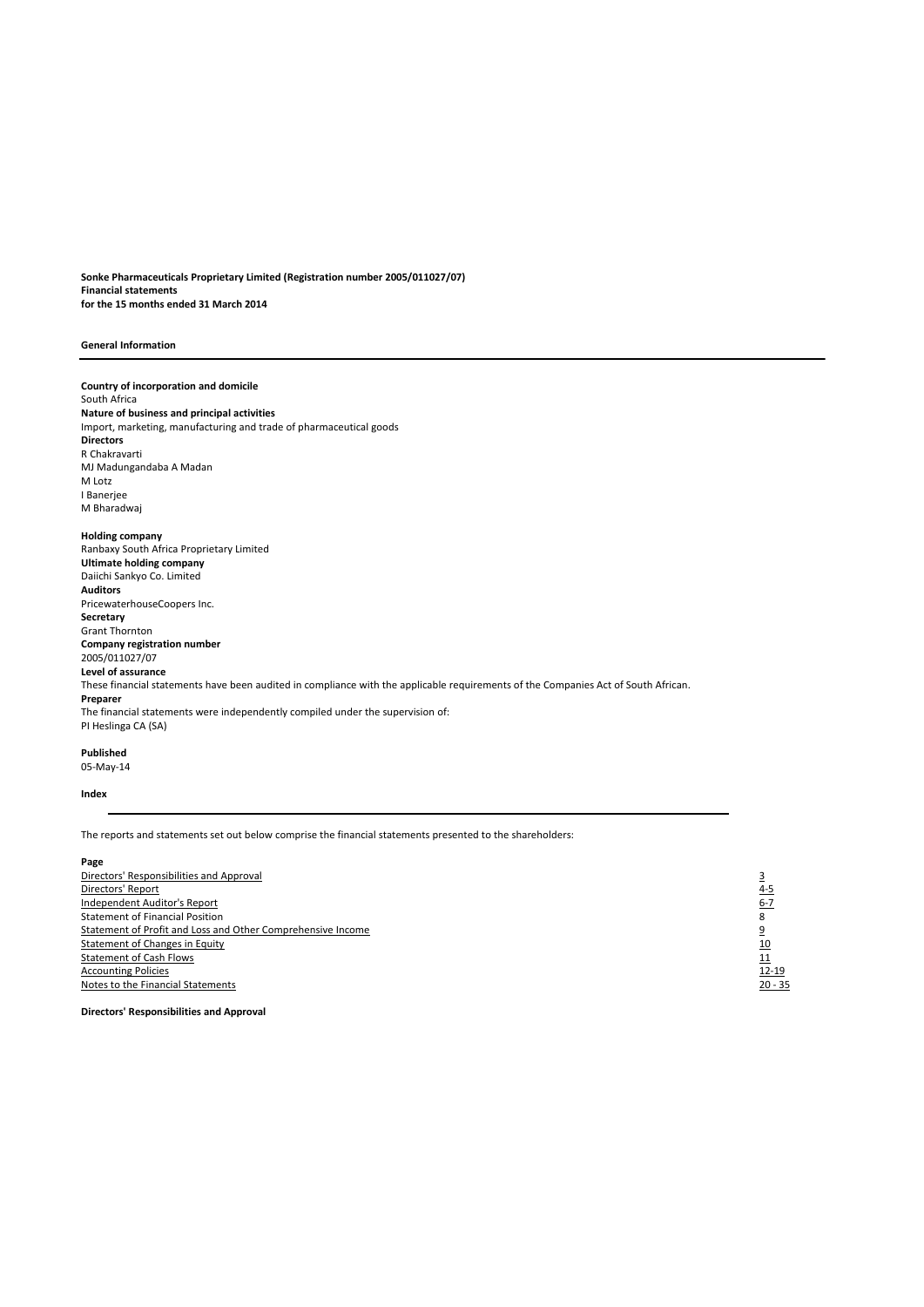The directors are required in terms of the Companies Act of South African to maintain adequate accounting records and are responsible for the content and integrity of the financial statements and related financial information included in this report. It is their responsibility to ensure that the financial statements fairly present the state of affairs of the company as at the end of the financial 15 months and the results of its operations and cash flows for the period then ended, in conformity with International Financial Reporting Standards. The external auditors are engaged to express an independent opinion on the financial statements.

The financial statements are prepared in accordance with International Financial Reporting Standards and are based upon appropriate accounting policies consistently applied and supported by reasonable and prudent judgements and estimates.

The directors acknowledge that they are ultimately responsible for the system of internal financial control established by the company and place considerable importance on maintaining a strong control environment. To enable the directors to meet these responsibilities, the directors sets standards for internal control aimed at reducing the risk of error or loss in a cost effective manner. The standards include the proper delegation of responsibilities within a clearly defined framework, effective accounting procedures and adequate segregation of duties to ensure an acceptable level of risk. These controls are monitored throughout the company and all employees are required to maintain the highest ethical standards in ensuring the company's business is conducted in a manner that in all reasonable circumstances is above reproach. The focus of risk management in the company is on identifying, assessing, managing and monitoring all known forms of risk across the company. While operating risk cannot be fully eliminated, the company endeavours to minimise it by ensuring that appropriate infrastructure, controls, systems and ethical behaviour are applied and managed within predetermined procedures and constraints.

The directors are of the opinion, based on the information and explanations given by management, that the system of internal control provides reasonable assurance that the financial records may be relied on for the preparation of the financial statements. However, any system of internal financial control can provide only reasonable, and not absolute, assurance against material misstatement or loss.

The directors have reviewed the company's cash flow forecast for the 12 months to 31 March 2015 and, in light of this review and the current financial position, they are satisfied that the company has access to adequate resources to continue in operational existence for the foreseeable future.

The external auditors are responsible for independently auditing and reporting on the company's financial statements. The financial statements have been examined by the company's external auditors and their report is presented on pages 6 to 7.

The financial statements and additional schedules set out on pages 8 to 35, and the directors report on pages 4 to 5, which have been prepared on the going concern basis, were approved by the directors on 05 May 2014 and were signed on its behalf by: The external auditors were given unrestricted access to all financial records and related data, including minutes of all meetings of the board of directors. The directors believe that all representations made to the independent auditors during their audit are valid and appropriate.

**A Madan M Bharadwaj** 

**Directors' Report**

The directors submit their report for the 15 months ended 31 March 2014.

**1. Review of activities**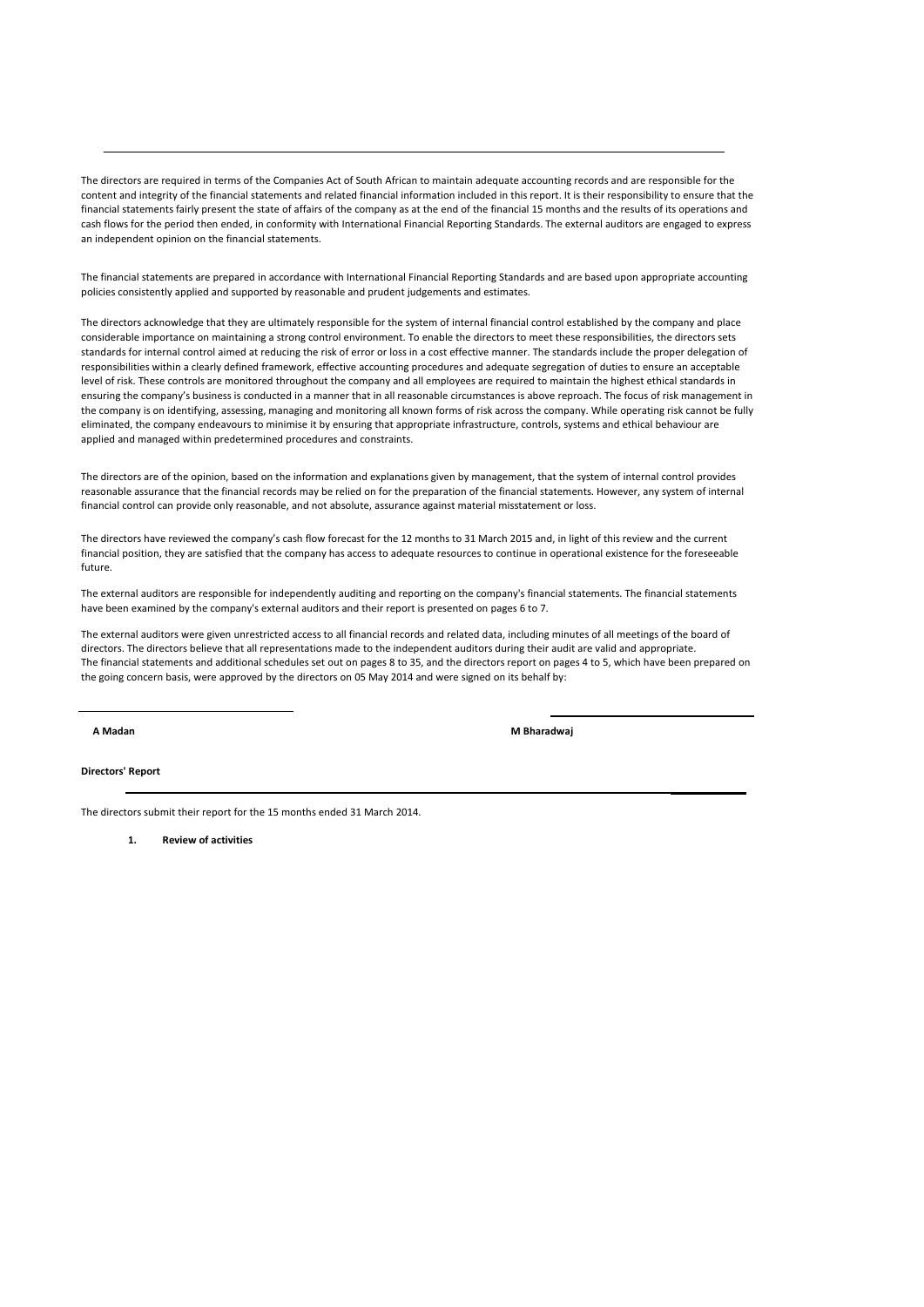#### **Main business and operations**

The company is engaged in import, marketing, manufacturing and trade of pharmaceutical goods and operates principally in South Africa.

The operating results and state of affairs of the company are fully set out in the attached financial statements and do not in our opinion require any further comment.

Net profit of the company was R 953,649 (2012: R 18,279,036 profit), after taxation of R 370,864 (2012: R 317,147).

#### **2. Going concern**

The financial statements have been prepared on the basis of accounting policies applicable to a going concern. This basis presumes that funds will be available to finance future operations and that the realisation of assets and settlement of liabilities, contingent obligations and commitments will occur in the ordinary course of business.

#### **3. Events after the reporting period**

The directors are not aware of any matter or circumstance arising since the end of the financial year, that would have a material impact on the position as at 31 March 2014.

#### **4. Authorised and issued share capital**

There were no changes in the authorised or issued share capital of the company during the 15 months under review.

#### **5. Dividends**

No dividends were declared or paid to the shareholders during the 15 months.

#### **6. Directors**

The directors of the company during the 15 months and to the date of this report are as follows:

| Name            | <b>Nationality</b> |
|-----------------|--------------------|
| R Chakravarti   | Indian             |
| MJ Madungandaba | South African      |
| A Madan         | Indian             |
| M Lotz          | South African      |
| I Banerjee      | Indian             |
| M Bharadwai     | Indian             |
|                 |                    |

#### **Directors' Report**

#### **7. Secretary**

The secretary of the company is Grant Thornton of: Business address - First Floor, Tugela House Riverside Office Park 1303 Heuwel Avenue Centurion

Registered office - 121 Boshoff Street New Muckleneuk 0181

#### **8. Holding company**

The company's holding company is Ranbaxy South Africa Proprietary Limited.

#### **9. Ultimate holding company**

The company's ultimate holding company is Daiichi Sankyo Co. Limited incorporated in Japan.

#### **10. Auditors**

PricewaterhouseCoopers Inc. will continue in office in accordance with section 90 of the Companies Act of South African.

#### **11. Change in financial year end**

The company changed its financial year end from December to March during the current year, resulting in a 15 month reporting period.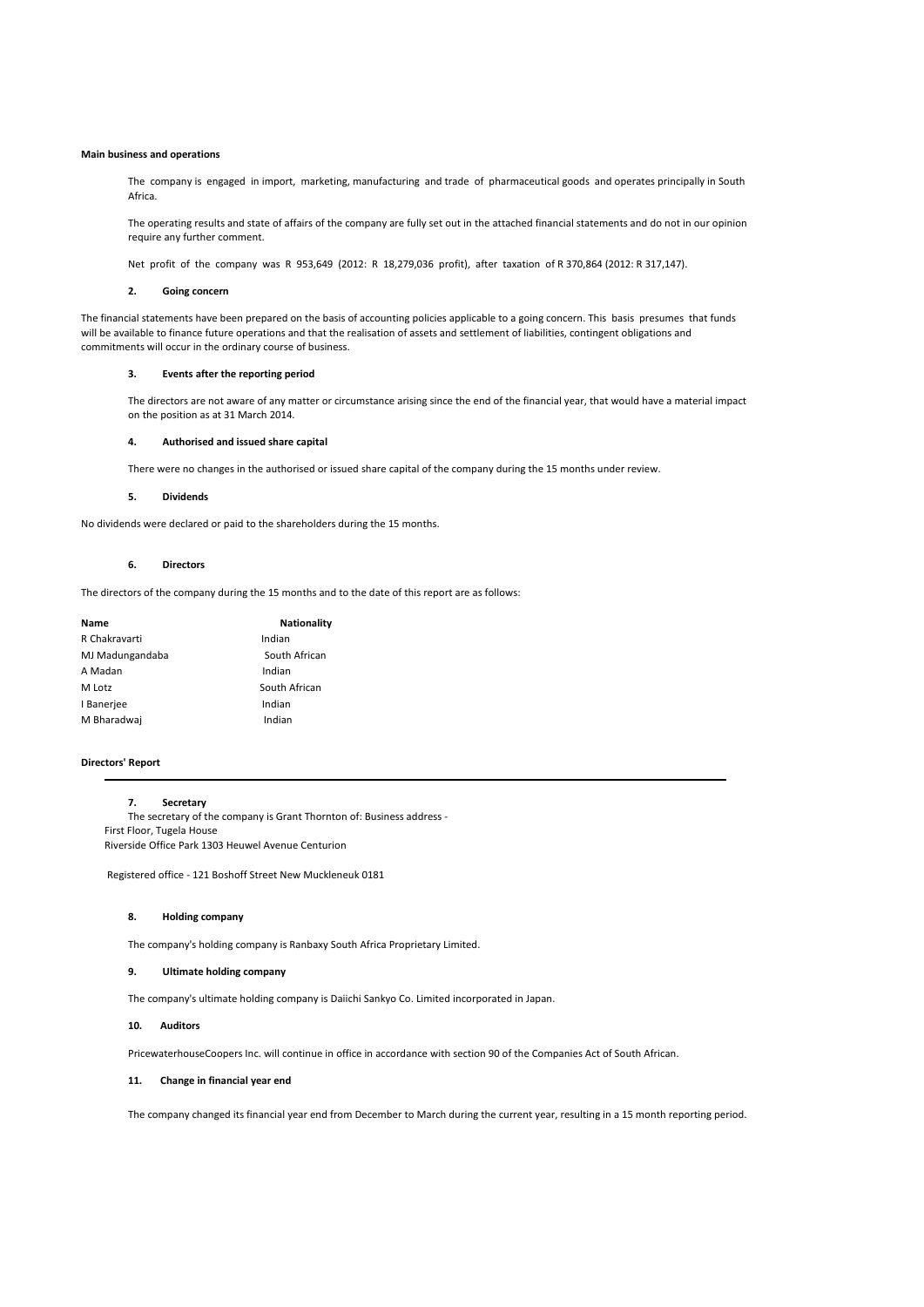# INDEPENDENT AUDITOR'S REPORT TO THE SHAREHOLDERS OF SONKE PHARMACEUTICALS PROPRIETARY LIMITED

We have audited the financial statements of Sonke Pharmaceuticals Proprietary Limited set out on pages 8 to 35, which comprise the statement of financial position as at 31 March 2014, and the statement of comprehensive income, statement of changes in equity and statement of cash flows for the year then ended, and the notes, comprising a summary of significant accounting policies and other explanatory information.

# *Directors' Responsibility for the Financial Statements*

The company's directors are responsible for the preparation and fair presentation of these financial statements in accordance with International Financial Reporting Standards and the requirements of the Companies Act of South Africa, and for such internal control as the directors determine is necessary to enable the preparation of financial statements that are free from material misstatement, whether due to fraud or error.

# *Auditor's Responsi bility*

Our responsibility is to express an opinion on these financial statements based on our audit. We conducted our audit in accordance with International Standards on Auditing. Those standards require that we comply with ethical requirements and plan and perform the audit to obtain reasonable assurance about whether the financial statements are free from material misstatement.

An audit involves performing procedures to obtain audit evidence about the amounts and disclosures in the financial statements. The procedures selected depend on the auditor's judgement, including the assessment of the risks of material misstatement of the financial

statements, whether due to fraud or error.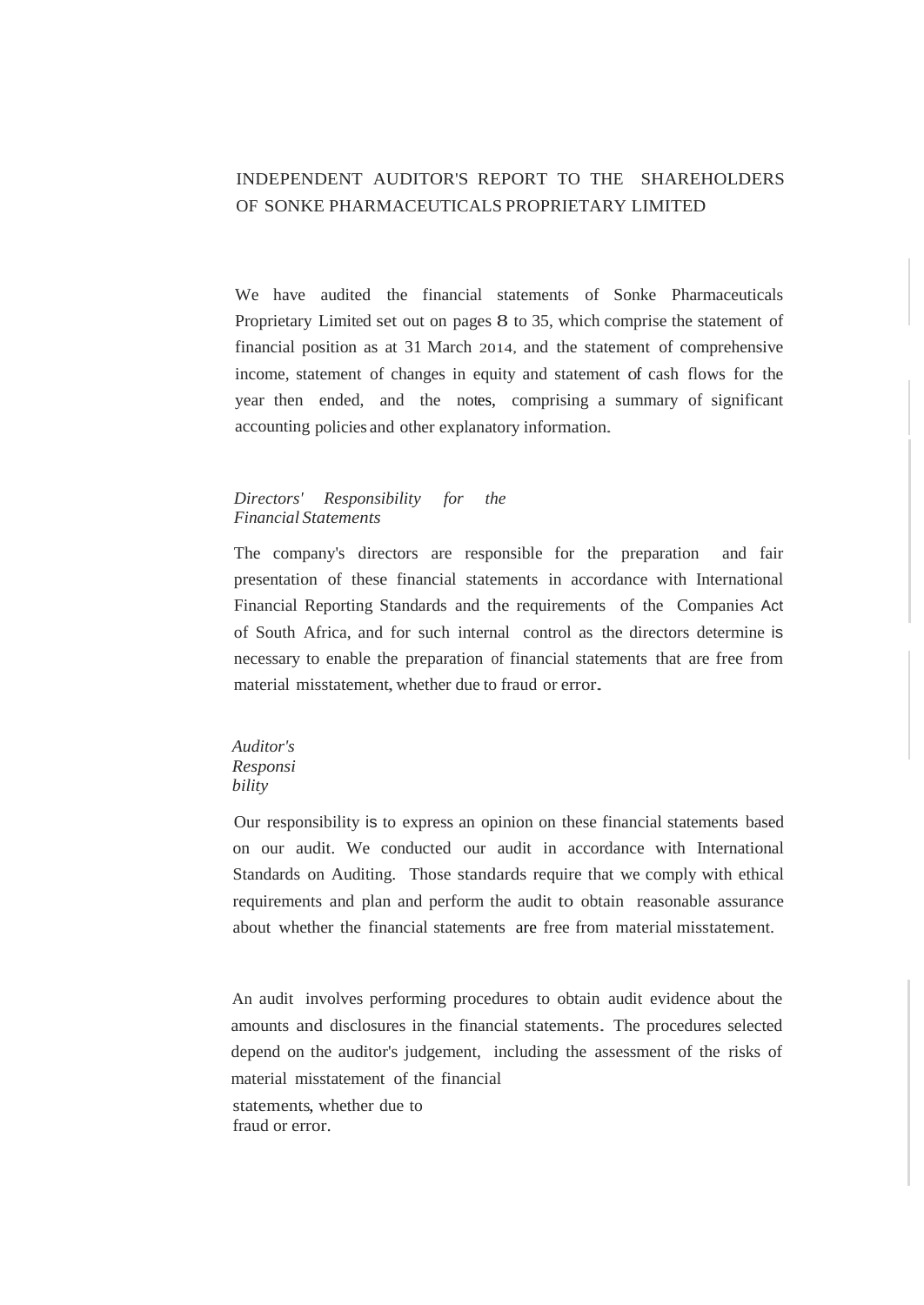appropriateness of accounting policies used and the reasonableness of accounting estimates made by management, as well as evaluating the overall presentation of the financial statements.

We believe that the audit evidence we have obtained is sufficient and appropriate to provide a basis for our audit opinion.

# *Opinion*

In our opinion, the financial statements present fairly, in all material respects, the financial position of Sonke Pharmaceuticals Proprietary Limited as at 31 March 2014, and its financial performance and its cash flows for the year then ended in accordance with International Financial Reporting Standards and the requirements of the Companies Act of South Africa.

## *Other reports required by the Companies Act*

As part of our audit of the financial statements for the year ended 31 March 2014, we have read the Directors' Report, for the purpose of identifying whether there are material inconsistencies between this report and the audited financial statements. This report is the responsibility of the respective preparers. Based on reading this report we have not identified material inconsistencies between this report and the audited financial statements. However, we have not audited this report and accordingly do not express an opinion on this report.

PricewaterhouseCoopers Inc. Director:Leon de Wet Registered Auditor Sunninghills 5May2014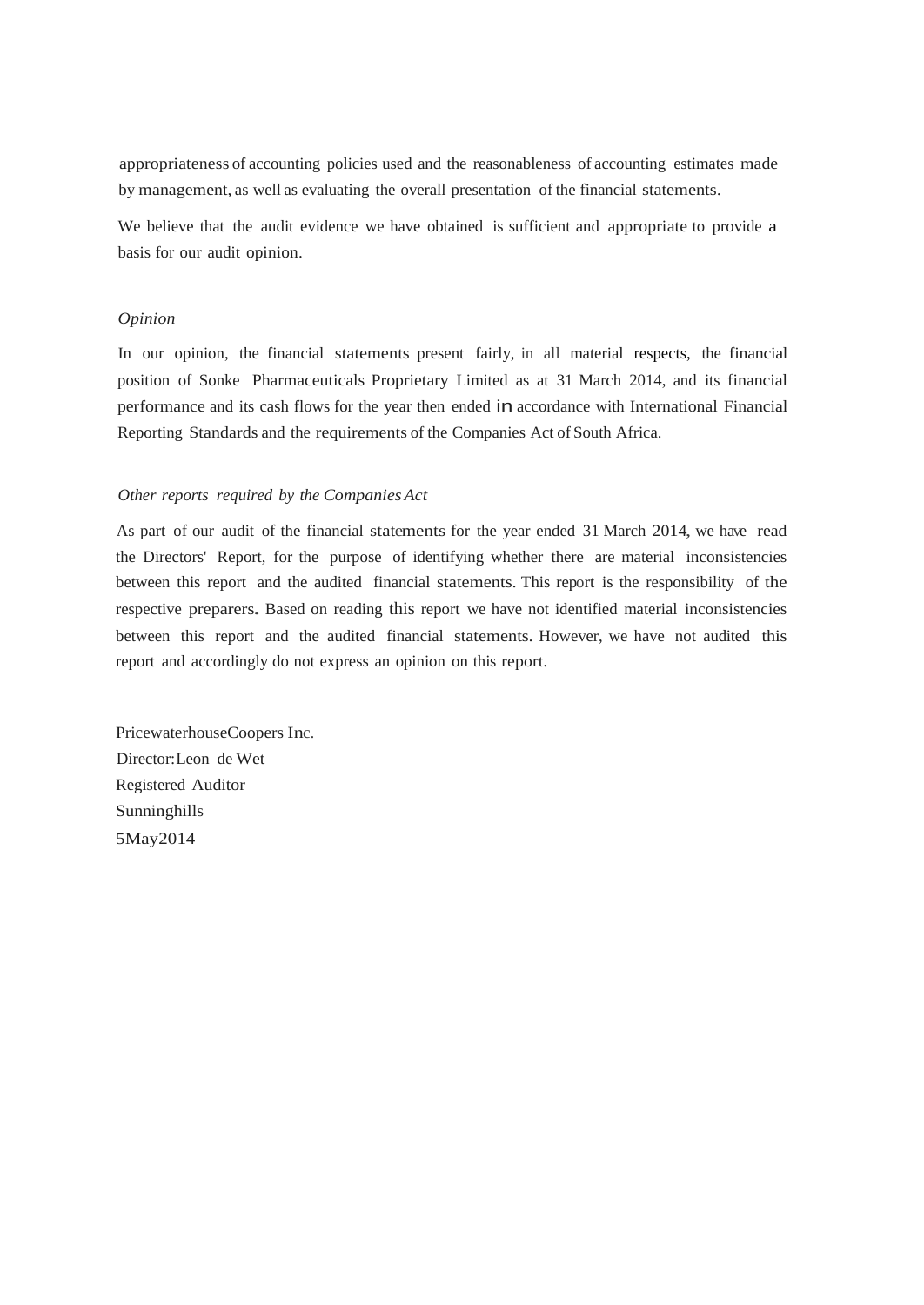## **Statement of Financial Position as at 31 March 2014**

|                                                              | <b>Notes</b> | March 31, 2014             | December 31, 2012              |
|--------------------------------------------------------------|--------------|----------------------------|--------------------------------|
|                                                              |              | R                          | R                              |
| Assets                                                       |              |                            |                                |
| <b>Non-Current Assets</b>                                    | 6            | 21,105,029                 |                                |
| Property, plant and equipment<br>Deferred income tax         | 8            | 1,243,904                  | 15,524,442<br>1,174,815        |
| Related party receivable                                     | 10           |                            | 69,402,734                     |
|                                                              |              | 22,348,933                 | 86,101,991                     |
|                                                              |              |                            |                                |
| <b>Current Assets</b>                                        |              |                            |                                |
| Inventories                                                  | 11           | 18,030,384                 | 38,669,081                     |
| Current income tax receivable<br>Trade and other receivables | 12           | 2,486,047                  | 1,663,121                      |
| Cash and cash equivalents                                    | 13           | 119,030,118<br>15,444,233  | 92,432,355<br>58,548,725       |
|                                                              |              | 154,990,782                | 191,313,282                    |
| <b>Total Assets</b>                                          |              | 177,339,715                | 277,415,273                    |
|                                                              |              |                            |                                |
| <b>Equity and Liabilities</b>                                |              |                            |                                |
| <b>Equity</b>                                                | 14           |                            | 2,000,500                      |
| Share capital<br>Retained income                             |              | 2,000,500                  | 582,246                        |
|                                                              |              | 1,535,895                  |                                |
|                                                              |              | 3,536,395                  | 2,582,746                      |
|                                                              |              |                            |                                |
| Liabilities<br><b>Current Liabilities</b>                    |              |                            |                                |
|                                                              |              |                            |                                |
| Loans from group companies                                   | 7            | 11,059,590                 | 11,124,795                     |
| Trade and other payables                                     | 15           | 162,743,730                | 263,707,732                    |
|                                                              |              | 173,803,320                | 274,832,527                    |
| <b>Total Equity and Liabilities</b>                          |              | 177,339,715                | 277,415,273                    |
|                                                              |              |                            |                                |
|                                                              |              | <b>INR</b>                 | <b>INR</b>                     |
| Assets<br><b>Non-Current Assets</b>                          |              | 2014                       | 2012                           |
| Property, plant and equipment                                |              | 118,834,623                | 100,222,350                    |
| Deferred income tax                                          |              | 7,003,964                  | 7,584,345                      |
| Related party receivable                                     |              | 0                          | 448,048,638                    |
|                                                              |              | 125,838,587                | 555,855,332                    |
| <b>Current Assets</b>                                        |              |                            |                                |
| Inventories                                                  |              | 101,522,432                | 249,638,999                    |
| Current income tax receivable                                |              | 13,998,012                 | 10,736,740                     |
| Trade and other receivables                                  |              | 670,214,628                | 596,722,757                    |
| Cash and cash equivalents                                    |              | 86,960,771                 | 377,977,566                    |
|                                                              |              | 872,695,845                | 1,235,076,062                  |
| <b>Total Assets</b>                                          |              | 998,534,431                | 1,790,931,394                  |
| <b>Equity and Liabilities</b>                                |              |                            |                                |
| <b>Equity</b>                                                |              |                            |                                |
| Share capital                                                |              | 12,998,819                 | 12,998,819                     |
| Retained income                                              |              | 9,813,529                  | 4,092,779                      |
| <b>FCTR</b>                                                  |              | (2,900,213)                | (417, 963)                     |
|                                                              |              | 19,912,134                 | 16,673,635                     |
| <b>Liabilities</b>                                           |              |                            |                                |
| <b>Current Liabilities</b>                                   |              |                            |                                |
|                                                              |              | 0                          | 0                              |
| Loans from group companies                                   |              | 62,272,466                 | 71,819,206                     |
| Trade and other payables                                     |              | 916,349,831                | 1,702,438,554                  |
| <b>Total Equity and Liabilities</b>                          |              | 978,622,297<br>998,534,431 | 1,774,257,760<br>1,790,931,394 |
|                                                              |              |                            |                                |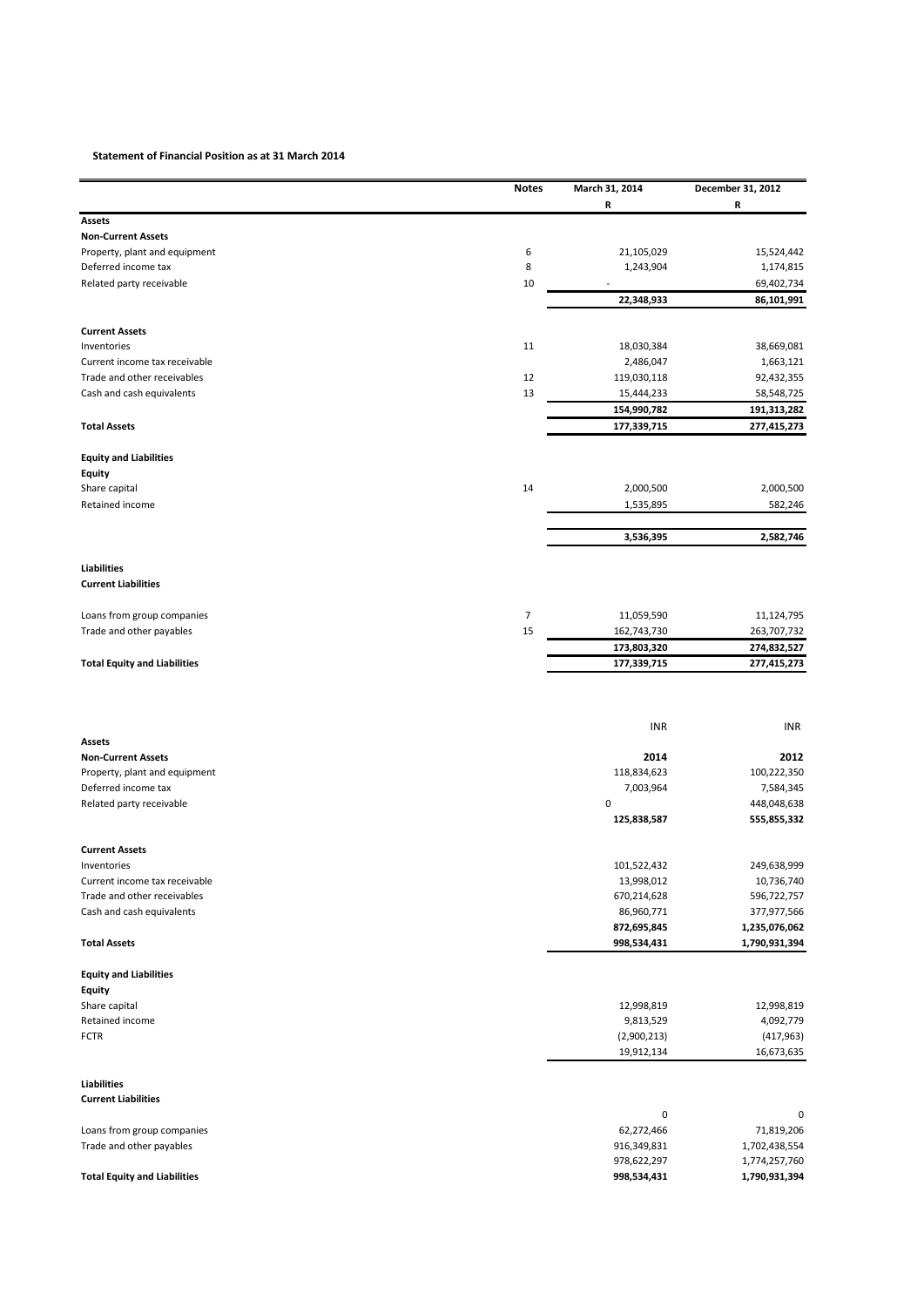| <b>Statement of Profit and Loss and Other Comprehensive Income</b> |  |
|--------------------------------------------------------------------|--|
|--------------------------------------------------------------------|--|

|                                   |              | 15 months ended 31 | 12 months ended 31 |
|-----------------------------------|--------------|--------------------|--------------------|
|                                   | <b>Notes</b> | <b>March 2014</b>  | December 2012      |
|                                   |              | $\mathsf{R}$       | R                  |
| Revenue                           | 16           | 370,716,966        | 458,176,855        |
| Cost of sales                     | 17           | (335,024,565)      | (391, 651, 339)    |
| <b>Gross profit</b>               |              | 35,692,401         | 66,525,516         |
| Operating expenses                |              | (30,321,571)       | (46, 397, 753)     |
| <b>Operating profit</b>           |              | 5,370,830          | 20,127,763         |
| Finance income                    | 19           | 91,248             | 65,786             |
| Finance costs                     | 20           | (4, 137, 565)      | (1,597,366)        |
| <b>Profit before taxation</b>     |              | 1,324,513          | 18,596,183         |
| Income tax expense                | 21           | (370,864)          | (317, 147)         |
| Profit for the period             |              | 953,649            | 18,279,036         |
| Other comprehensive income        |              |                    |                    |
| <b>Total comprehensive income</b> |              | 953,649            | 18,279,036         |

# **Statement of Profit and Loss and Other Comprehensive Income**

|                                   | 15 months ended 31 | 12 months ended 31 |
|-----------------------------------|--------------------|--------------------|
|                                   | March 2014         | December 2012      |
|                                   | <b>INR</b>         | INR.               |
| Revenue                           | 2,223,857,025      | 2,984,865,505      |
| Cost of sales                     | (2,009,745,441)    | (2,551,474,521)    |
| <b>Gross profit</b>               | 214,111,584        | 433,390,984        |
| Operating expenses                | (181, 893, 047)    | (302,265,492)      |
| <b>Operating profit</b>           | 32,218,536         | 131,125,492        |
| Finance income                    | 547,379            | 428,573            |
| Finance costs                     | (24,820,426)       | (10, 406, 293)     |
| <b>Profit before taxation</b>     | 7,945,489          | 121,147,772        |
| Income tax expense                | (2,224,739)        | (2,066,104)        |
| Profit for the period             | 5,720,750          | 119,081,668        |
| Other comprehensive income        | 0                  | $\Omega$           |
| <b>Total comprehensive income</b> | 5,720,750          | 119,081,668        |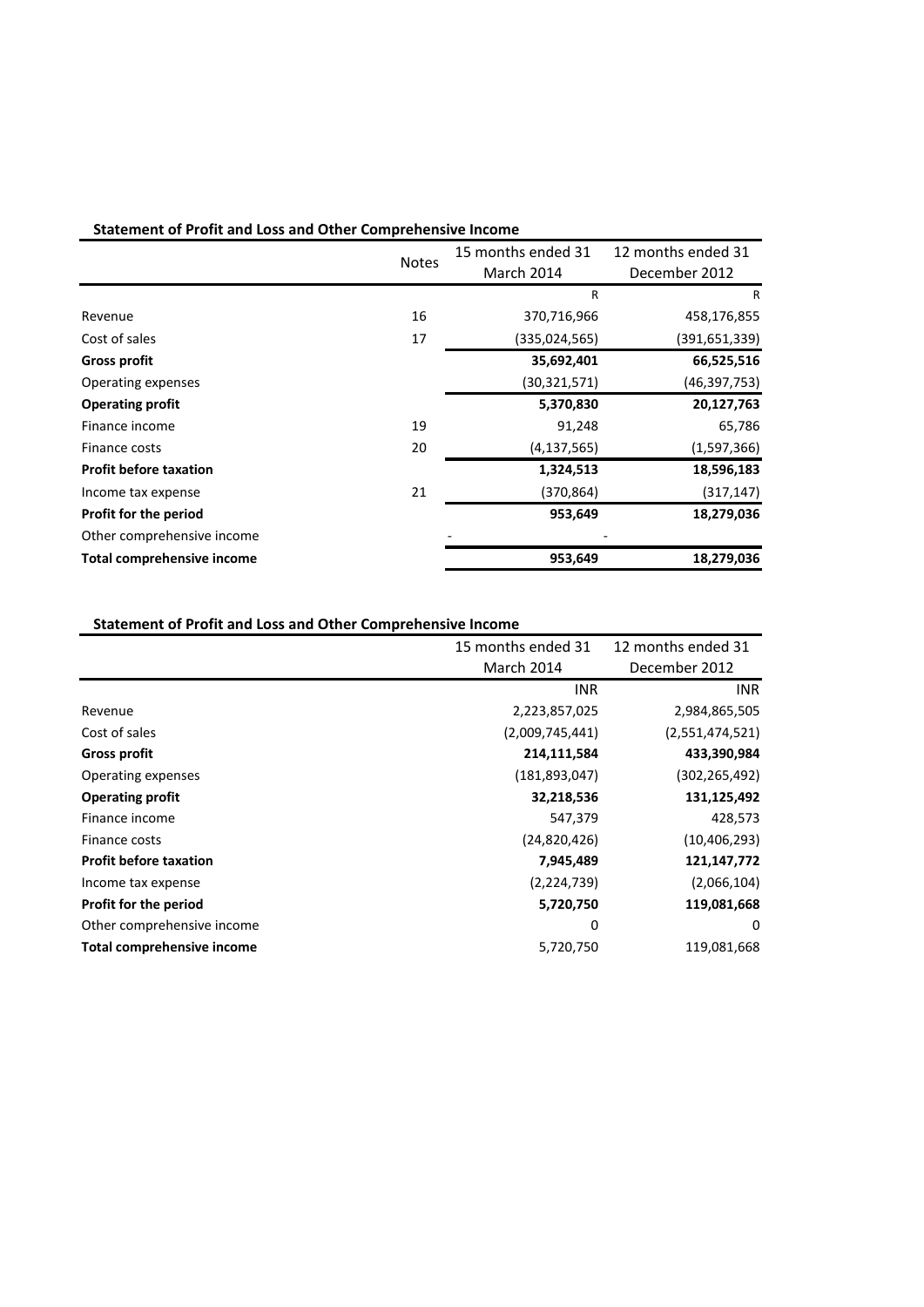# **Statement of Changes in Equity**

|                                                 | <b>Share</b><br>capital | Share premium      | <b>Total share capital</b> | <b>Retained income</b> | <b>Total equity</b> |
|-------------------------------------------------|-------------------------|--------------------|----------------------------|------------------------|---------------------|
|                                                 |                         |                    |                            |                        |                     |
| Balance at 01 January 2012                      | R                       | R<br>500 2,000,000 | R<br>2,000,500             | (17,696,790)           | R<br>(15,696,290)   |
| Profit for the 12 months                        |                         |                    |                            | 18,279,036             | 18,279,036          |
| Other comprehensive income                      |                         |                    |                            |                        |                     |
| Total comprehensive income for the 12<br>months |                         |                    |                            | 18,279,036             | 18,279,036          |
| <b>FCTR</b>                                     |                         |                    |                            |                        |                     |
| Balance at 01 January 2013                      |                         | 500 2,000,000      | 2,000,500                  | 582,246                | 2,582,746           |
| Profit for the 15 months                        |                         |                    |                            | 953,649                | 953,649             |
| Other comprehensive income                      |                         |                    |                            |                        |                     |
| Total comprehensive income for the 15<br>months |                         |                    |                            | 953,649                | 953,649             |
| <b>FCTR</b>                                     |                         |                    |                            |                        |                     |
| Balance at 31 March 2014                        |                         | 500 2,000,000      | 2,000,500                  | 1,535,895              | 3,536,395           |
| Note                                            | 14                      | 14                 | 14                         |                        |                     |

# **Statement of Changes in Equity**

|                                                 | <b>Share</b><br>capital  | Share premium | <b>Total share capital</b> | <b>Retained income</b> | <b>Total equity</b> |
|-------------------------------------------------|--------------------------|---------------|----------------------------|------------------------|---------------------|
|                                                 | INR                      | INR           | <b>INR</b>                 | <b>INR</b>             | <b>INR</b>          |
| Balance at 01 January 2012                      | 3,367                    | 12,995,452    | 12,998,819                 | (114, 988, 889)        | (101,990,070)       |
| Profit for the 12 months                        |                          |               | 0                          | 119,081,668            | 119,081,668         |
| Other comprehensive income                      |                          |               | 0                          | 119,081,668            | 119,081,668         |
| Total comprehensive income for the 12<br>months |                          |               | 0                          | 119,081,668            | 119,081,668         |
| <b>FCTR</b>                                     |                          |               |                            | (417, 963)             | (417, 963)          |
| Balance at 01 January 2013                      | 3,367                    | 12,995,452    | 12,998,819                 | 3,674,816              | 16,673,635          |
| Profit for the 15 months                        |                          |               | 0                          | 5,720,750              | 5,720,750           |
| Other comprehensive income                      |                          |               | 0                          |                        |                     |
| Total comprehensive income for the 15<br>months | $\overline{\phantom{a}}$ |               | 0                          | 5,720,750              | 5,720,750           |
| <b>FCTR</b>                                     |                          |               |                            | (2,482,250)            | (2,482,250)         |
| Balance at 31 March 2014                        | 3,367                    | 12,995,452    | 12,998,819                 | 6,913,315              | 19,912,134          |
| Note                                            | 14                       | 14            | 14                         |                        |                     |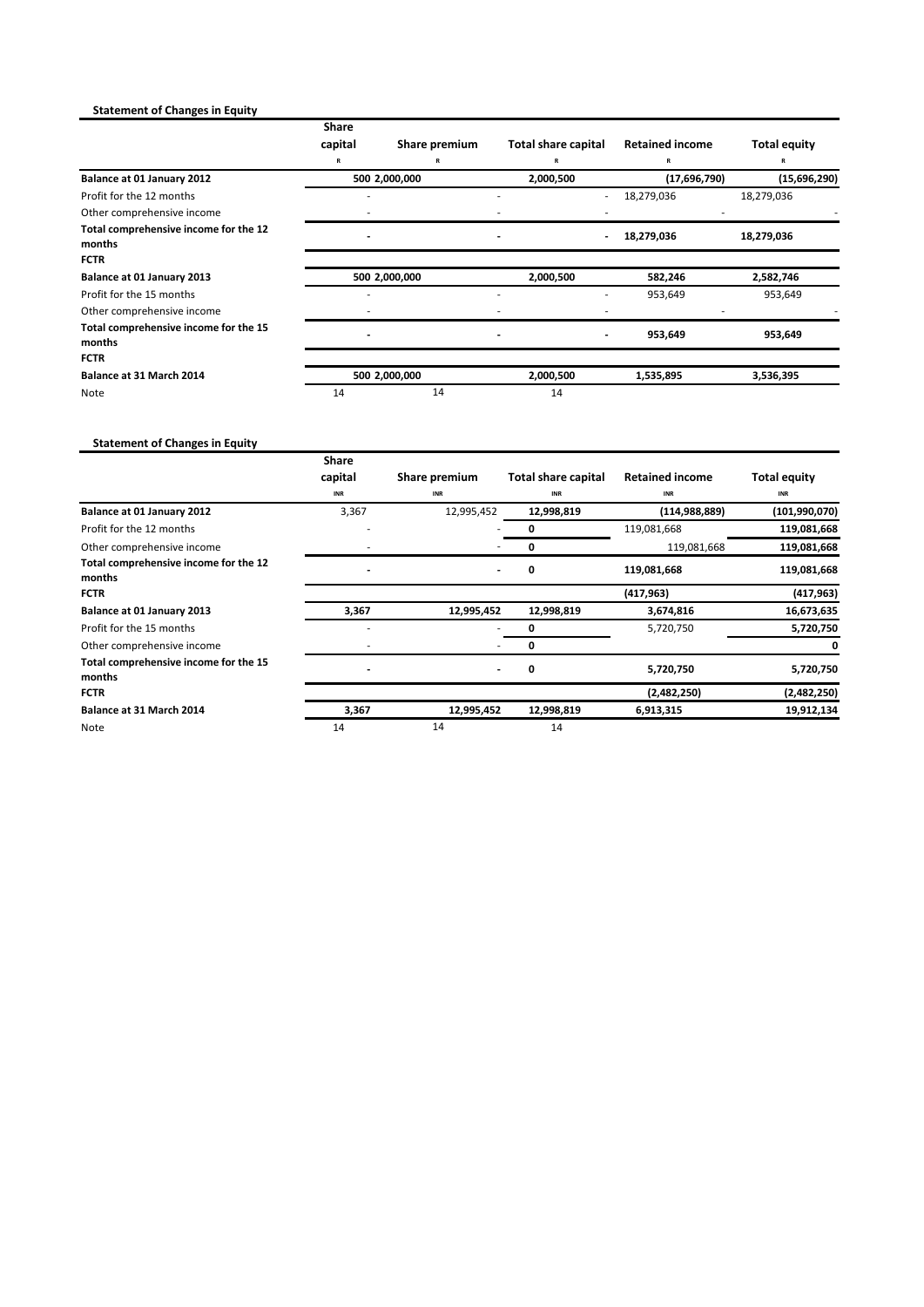## **Statement of Cash Flows**

|    | 15 months ended 31                                                                       | 12 months ended 31 |
|----|------------------------------------------------------------------------------------------|--------------------|
|    | March 2014                                                                               | December 2012      |
|    | R                                                                                        | $\mathsf{R}$       |
| 22 | (30,095,652)                                                                             | 131,023,563        |
|    | 91,248                                                                                   | 65,786             |
|    | (4, 137, 565)                                                                            | (1,597,366)        |
| 23 | (1,262,879)                                                                              | (2, 216, 017)      |
|    | (35, 404, 848)                                                                           | 127,275,966        |
|    |                                                                                          |                    |
| 6  | (7,634,439)                                                                              | (12,986,649)       |
|    |                                                                                          |                    |
|    |                                                                                          | (69, 402, 734)     |
|    | (65, 205)                                                                                |                    |
|    |                                                                                          | 852,329            |
|    | (65, 205)                                                                                | (68, 550, 405)     |
|    | (43, 104, 492)                                                                           | 45,738,912         |
|    | 58,548,725                                                                               | 12,809,813         |
| 13 | 15,444,233                                                                               | 58,548,725         |
|    | <b>Notes</b><br>Total cash, cash equivalents and bank overdrafts movement for the period |                    |

## **Statement of Cash Flows**

|                                                                           | 15 months ended 31 | 12 months ended 31 |
|---------------------------------------------------------------------------|--------------------|--------------------|
|                                                                           | March 2014         | December 2012      |
| Cash flows from operating activities                                      | <b>INR</b>         | <b>INR</b>         |
| Cash (used in)/generated from operations                                  | (169, 457, 500)    | 845,859,025        |
| Interest income                                                           | 513,784            | 424,700            |
| Finance costs                                                             | (23, 297, 100)     | (10, 312, 240)     |
| Tax paid                                                                  | (7, 110, 805)      | (14,306,114)       |
| Net cash from operating activities                                        | (199, 351, 622)    | 821,665,371        |
| Cash flows from investing activities                                      |                    |                    |
| Purchase of property, plant and equipment                                 | (42,986,706)       | (83,838,922)       |
| Cash flows from financing activities                                      |                    |                    |
| Increase in related party receivable                                      | 0                  | (448, 048, 638)    |
| Loans to group companies repaid                                           | (367, 145)         |                    |
| Proceeds from loans from group companies                                  | 0                  | 5,502,447          |
| Net cash from financing activities                                        | (367, 145)         | (442, 546, 191)    |
|                                                                           | 0                  | 0                  |
| Total cash, cash equivalents and bank overdrafts movement for the period  | (242, 705, 473)    | 295,280,258        |
| Cash, cash equivalents and bank overdrafts at the beginning of the period | 377,977,566        | 82,697,308         |
| Forex movement on opening balance                                         | (48, 311, 322)     |                    |
| Total cash, cash equivalents and bank overdrafts at end of the period     | 86,960,771         | 377,977,566        |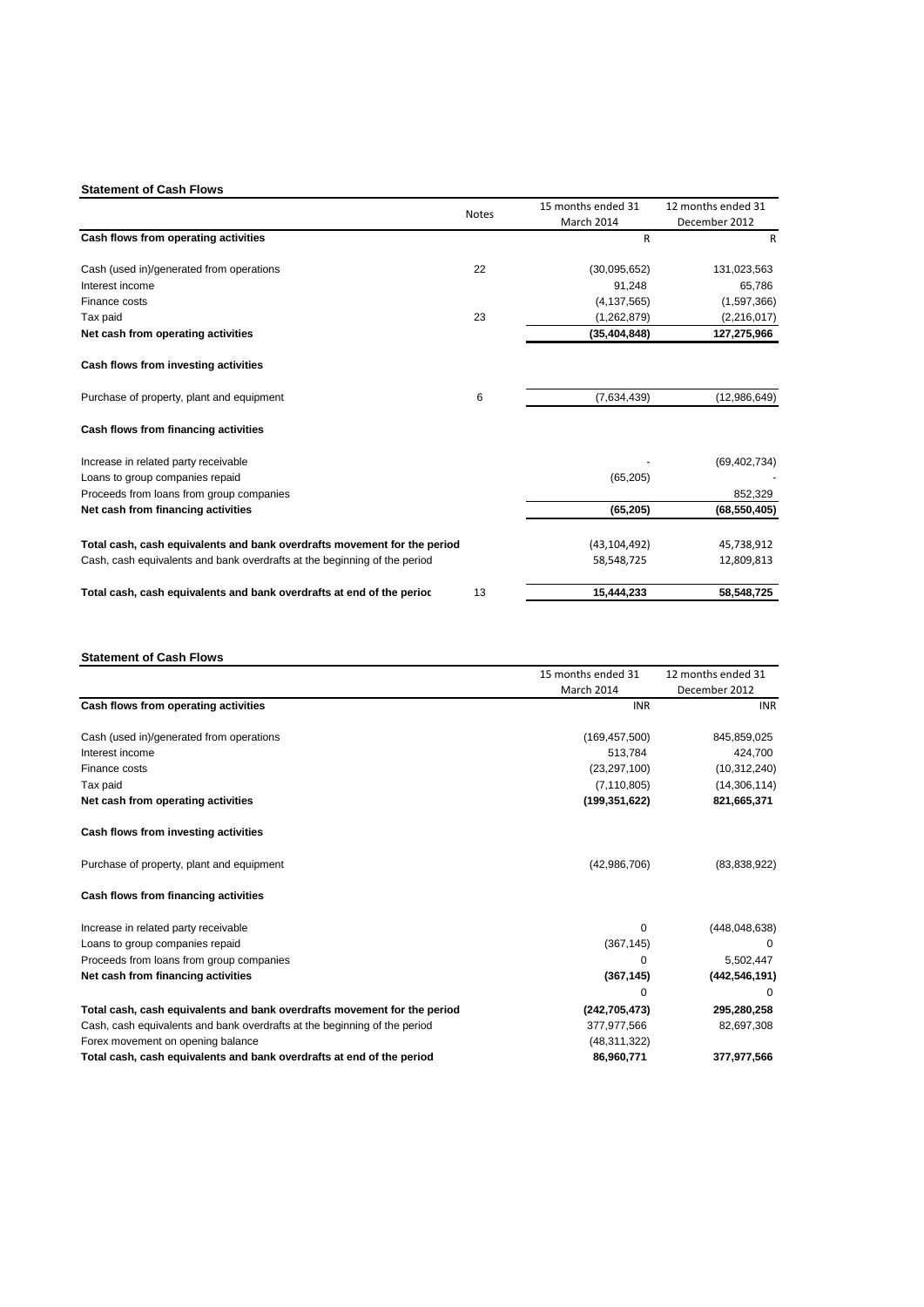## **1. Basis of preparation**

The financial statements have been prepared in accordance with International Financial Reporting Standards and the Companies Act of South Africa. The financial statements have been prepared on the historical cost basis, and incorporate the principal accounting policies set out below. They are presented in South African Rands.

These accounting policies are consistent with the previous period.

#### **1.1 Significant judgements and sources of estimation uncertainty**

In preparing the financial statements, management is required to make estimates and assumptions that affect the amounts represented in the financial statements and related disclosures. Use of available information and the application of judgement is inherent in the formation of estimates. Actual results in the future could differ from these estimates which may be material to the financial statements.

## **Trade receivables and Loans and receivables**

The company assesses its trade receivables and loans and receivables for impairment at the end of each reporting period. In determining whether an impairment loss should be recorded in profit or loss, the company makes judgements as to whether there is observable data indicating a measurable decrease in the estimated future cash flows from a financial asset.

#### **Allowance for slow moving, damaged and obsolete stock**

An allowance is made to write down the stock value to the lower of cost and net realizable value. The write down is included in the Inventory Note.

#### **1.2 Property, plant and equipment**

The cost of an item of property, plant and equipment is recognised as an asset when:

it is probable that future economic benefits associated with the item will flow to the company; and

the cost of the item can be measured reliably. Property, plant and equipment is initially measured at cost.

Costs include costs incurred initially to acquire or construct an item of property, plant and equipment and costs incurred subsequently to add to, replace part of, or service it. If a replacement cost is recognised in the carrying amount of an item of property, plant and equipment, the carrying amount of the replaced part is derecognised. All other repairs and maintenance are charged to profit or loss during the financial period in which they are incurred.

Property, plant and equipment is depreciated on the straight line basis over it's expected useful lives to the estimated residual value.

Property, plant and equipment is carried at cost less accumulated depreciation and any impairment losses.

## **1.2 Property, plant and equipment (continued)**

The useful lives of items of property, plant and equipment have been assessed as follows:

**Item Average useful life** Plant and machinery 15 years 15 years 15 years 16 years 16 years 16 years 16 years 16 years 16 years 16 years 16 years 16 years 16 years 16 years 16 years 16 years 16 years 16 years 16 years 16 years 16 years 16 years 16 y Furniture and fixtures 6 years Motor vehicles 4 - 7 years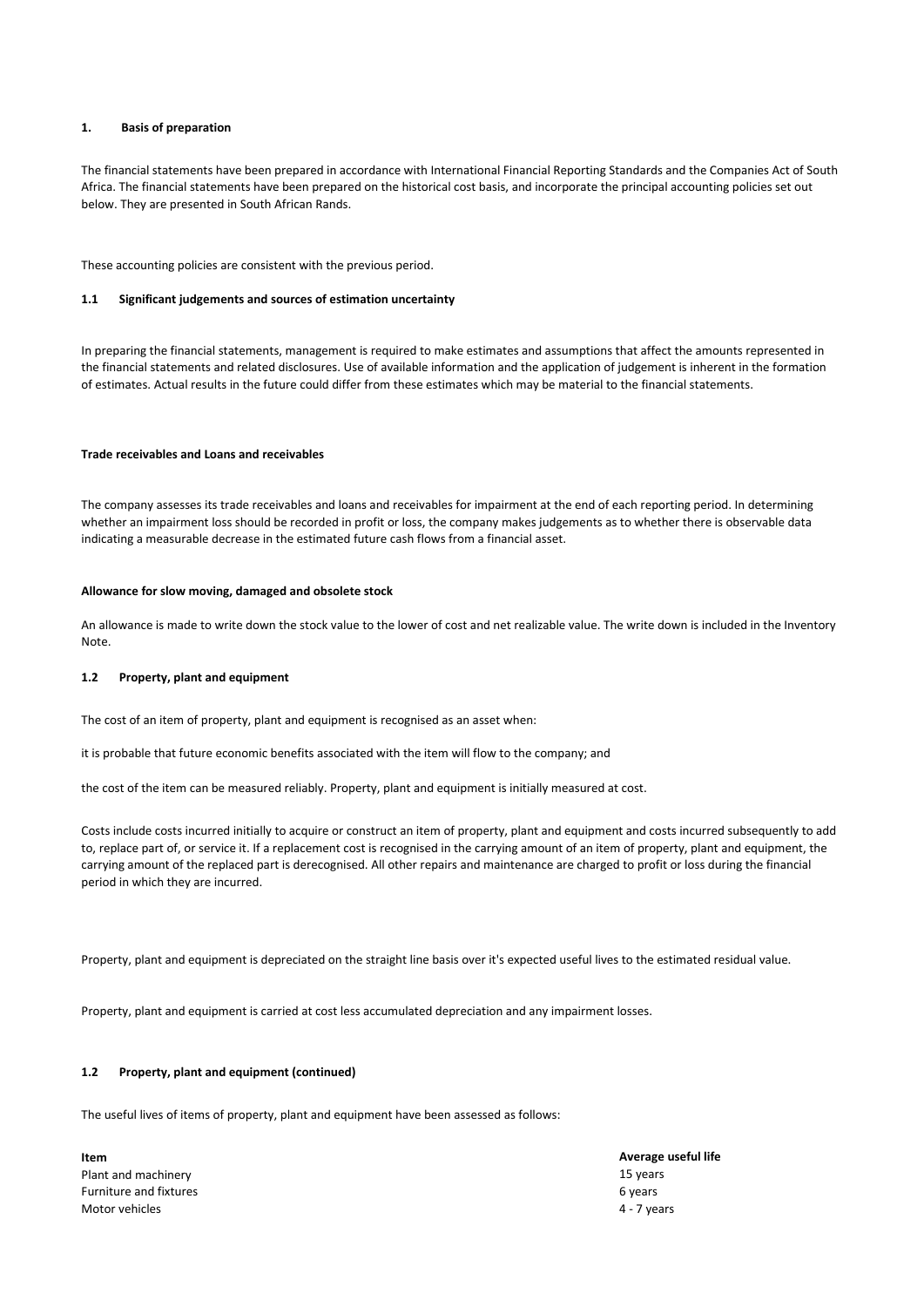#### IT equipment 3 years 3 3 years 3 years 3 years 3 years 3 years 3 years 3 years 3 years 3 years 3 years 3 years 3 years 3 years 3 years 3 years 3 years 3 years 3 years 3 years 3 years 3 years 3 years 3 years 3 years 3 years

The residual value, useful life and depreciation method of each asset is reviewed, and adjusted if appropriate, at the end of each reporting period. If the expectations differ from previous estimates, the change is accounted for as a change in accounting estimate.

The depreciation charge for each period is recognised in profit or loss unless it is included in the carrying amount of another asset.

The gain or loss arising from the derecognition of an item of property, plant and equipment is included in profit or loss when the item is derecognised. The gain or loss arising from the derecognition of an item of property, plant and equipment is determined as the difference between the net disposal proceeds, if any, and the carrying amount of the item. An asset's carrying amount is written down immediately to its recoverable amount if the asset's carrying amount is greater than its estimated recoverable amount.

## **1.3 Financial instruments Classification**

The company classifies financial assets and financial liabilities into the following categories:

- Ÿ Loans and receivables
- Ÿ Financial liabilities measured at amortised cost

Classification depends on the purpose for which the financial instruments were obtained / incurred and takes place at initial recognition.

#### **Initial recognition and measurement**

Regular purchases and sales of financial assets are recognised on the trade-date –the date on which the group commits to purchase or sell the asset. Financial assets are derecognised when the rights to receive cash flows from the investments have expired or have been transferred and the company has transferred substantially all risks and rewards of ownership. Loans and receivables are subsequently carried at amortised cost using the effective interest method.

## **Derecognition**

Financial assets are derecognised when the rights to receive cash flows from the investments have expired or have been transferred and the company has transferred substantially all risks and rewards of ownership.

#### **1.3 Financial instruments (continued)**

#### **Impairment of financial assets**

#### **(a) Assets carried at amortised cost**

The company assesses at the end of each reporting period whether there is objective evidence that a financial asset or group of financial assets is impaired. A financial asset or a group of financial assets is impaired and impairment losses are incurred only if there is objective evidence of impairment as a result of one or more events that occurred after the initial recognition of the asset (a 'loss event') and that loss event (or events) has an impact on the estimated future cash flows of the financial asset or group of financial assets that can be reliably estimated.

Evidence of impairment may include indications that the debtors or a group of debtors is experiencing significant financial difficulty, default or delinquency in interest or principal payments, the probability that they will enter bankruptcy or other financial reorganisation, and where observable data indicate that there is a measurable decrease in the estimated future cash flows, such as changes in arrears or economic conditions that correlate with defaults.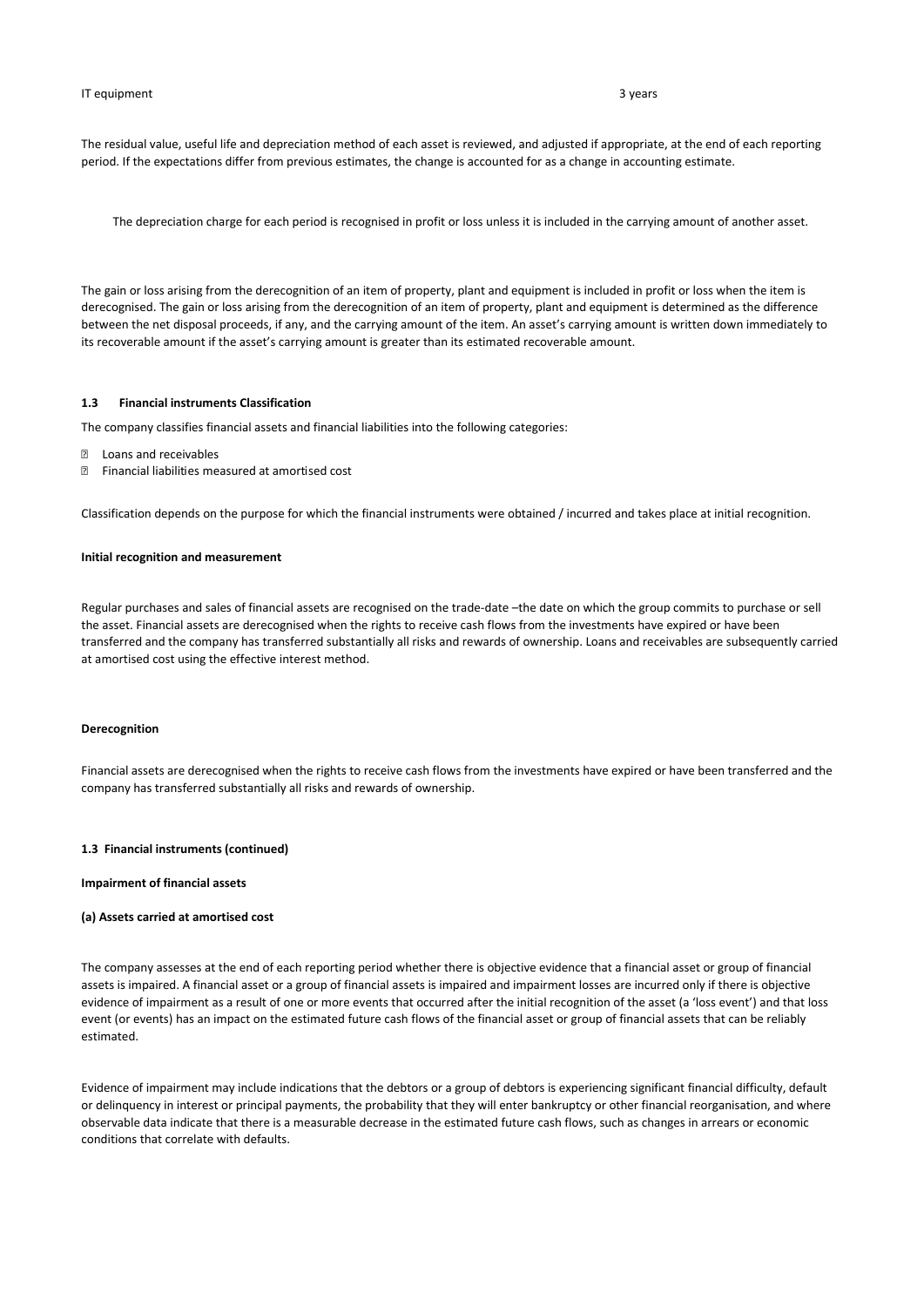For loans and receivables category, the amount of the loss is measured as the difference between the asset's carrying amount and the present value of estimated future cash flows (excluding future credit losses that have not been incurred) discounted at the financial asset's original effective interest rate. The carrying amount of the asset is reduced and the amount of the loss is recognised in the income statement. If a loan has a variable interest rate, the discount rate for measuring any impairment loss is the current effective interest rate determined under the contract.

If, in a subsequent period, the amount of the impairment loss decreases and the decrease can be related objectively to an event occurring after the impairment was recognised (such as an improvement in the debtor's credit rating), the reversal of the previously recognised impairment loss is recognised in the income statement.

#### **Loans to (from) group companies**

These include loans to and from holding companies and fellow subsidiaries and are recognised initially at fair value plus direct transaction costs.

Loans to group companies are classified as loans and receivables.

Loans from group companies are classified as financial liabilities measured at amortised cost.

Loans to shareholders, directors, managers and employees These financial assets are classified as loans and receivables. Trade and other receivables

Trade receivables are measured at initial recognition at fair value, and are subsequently measured at amortised cost using the effective interest rate method. Appropriate allowances for estimated irrecoverable amounts are recognised in profit or loss when there is objective evidence that the asset is impaired. Significant financial difficulties of the debtor, probability that the debtor will enter bankruptcy or financial reorganisation, and default or delinquency in payments (more than 30 days overdue) are considered indicators that the trade receivable is impaired. The allowance recognised is measured as the difference between the asset's carrying amount and the present value of estimated future cash flows discounted at the effective interest rate computed at initial recognition.

## **1.3 Financial instruments (continued)**

The carrying amount of the asset is reduced through the use of an allowance account, and the amount of the loss is recognised in profit or loss within operating expenses. When a trade receivable is uncollectable, it is written off against the allowance account for trade receivables. Subsequent recoveries of amounts previously written off are credited against operating expenses in profit or loss.

Trade and other receivables are classified as loans and receivables.

If collection is expected in one year or less (or in the normal operating cycle of the business if longer), they are classified as current assets. If not, they are presented as non-current assets.

#### **Trade and other payables**

Trade payables are initially measured at fair value, and are subsequently measured at amortised cost, using the effective interest rate method. If collection is expected in one year or less ( or in normal operating cycle of business if longer), they are classified as current liabilities. If not, they are presented as non-current liabilities.

### **Cash and cash equivalents**

Cash and cash equivalents comprise cash on hand and demand deposits.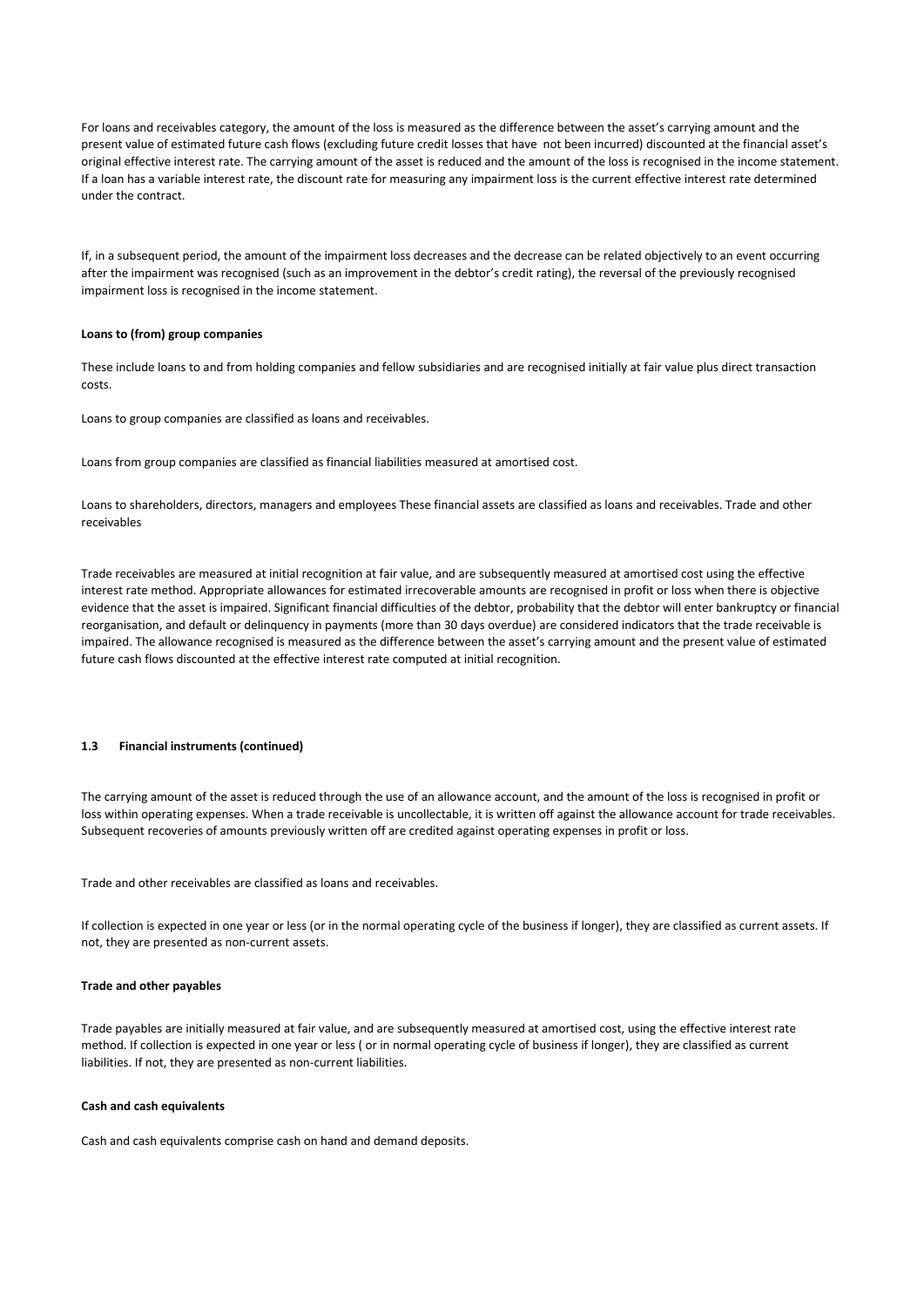#### **Borrowings**

Borrowings are initially measured at fair value net of transaction costs incurred, and are subsequently measured at amortised cost, using the effective interest rate method. Any difference between the proceeds (net of transaction costs) and the settlement or redemption of borrowings is recognised in the profit/loss over the term of the borrowings using the effective interest method.

#### **1.4 Income tax**

#### **Current income tax assets and liabilities**

Current income tax for current and prior periods is, to the extent unpaid, recognised as a liability. If the amount already paid in respect of current and prior periods exceeds the amount due for those periods, the excess is recognised as an asset.

Current income tax liabilities (assets) for the current and prior periods are measured at the amount expected to be paid to (recovered from) the tax authorities, using the tax rates (and tax laws) that have been enacted or substantively enacted by the end of the reporting period.

Management periodically evaluates positions taken in tax returns with respect to situations in which applicable tax regulation is subject to interpretation. It establishes provisions where appropriate on the basis of amounts expected to be paid to the tax authorities.

#### **Deferred income tax assets and liabilities**

A deferred tax liability is recognised for all taxable temporary differences, except to the extent that the deferred tax liability arises from the initial recognition of an asset or liability in a transaction which at the time of the transaction, affects neither accounting profit nor taxable profit (tax loss).

## **1.4 Income tax (continued)**

A deferred tax asset is recognised for all deductible temporary differences to the extent that it is probable that taxable profit will be available against which the deductible temporary difference can be utilised. A deferred tax asset is not recognised when it arises from the initial recognition of an asset or liability in a transaction that at the time of the transaction, affects neither accounting profit nor taxable profit (tax loss).

A deferred tax asset is recognised for the carry forward of unused tax losses to the extent that it is probable that future taxable profit will be available against which the unused tax losses can be utilised.

Deferred tax assets and liabilities are measured at the tax rates that are expected to apply to the period when the asset is realised or the liability is settled, based on tax rates (and tax laws) that have been enacted or substantively enacted by the end of the reporting period.

#### **Income tax expenses**

Current and deferred taxes are recognised as income or an expense and included in profit or loss for the period, except to the extent that the tax arises from:

 $\ddot{Y}$  a transaction or event which is recognised, in the same or a different period, in other comprehensive income, or

Ÿ a business combination.

Current tax and deferred taxes are charged or credited in other comprehensive income if the tax relates to items that are credited or charged, in the same or a different period, in other comprehensive income.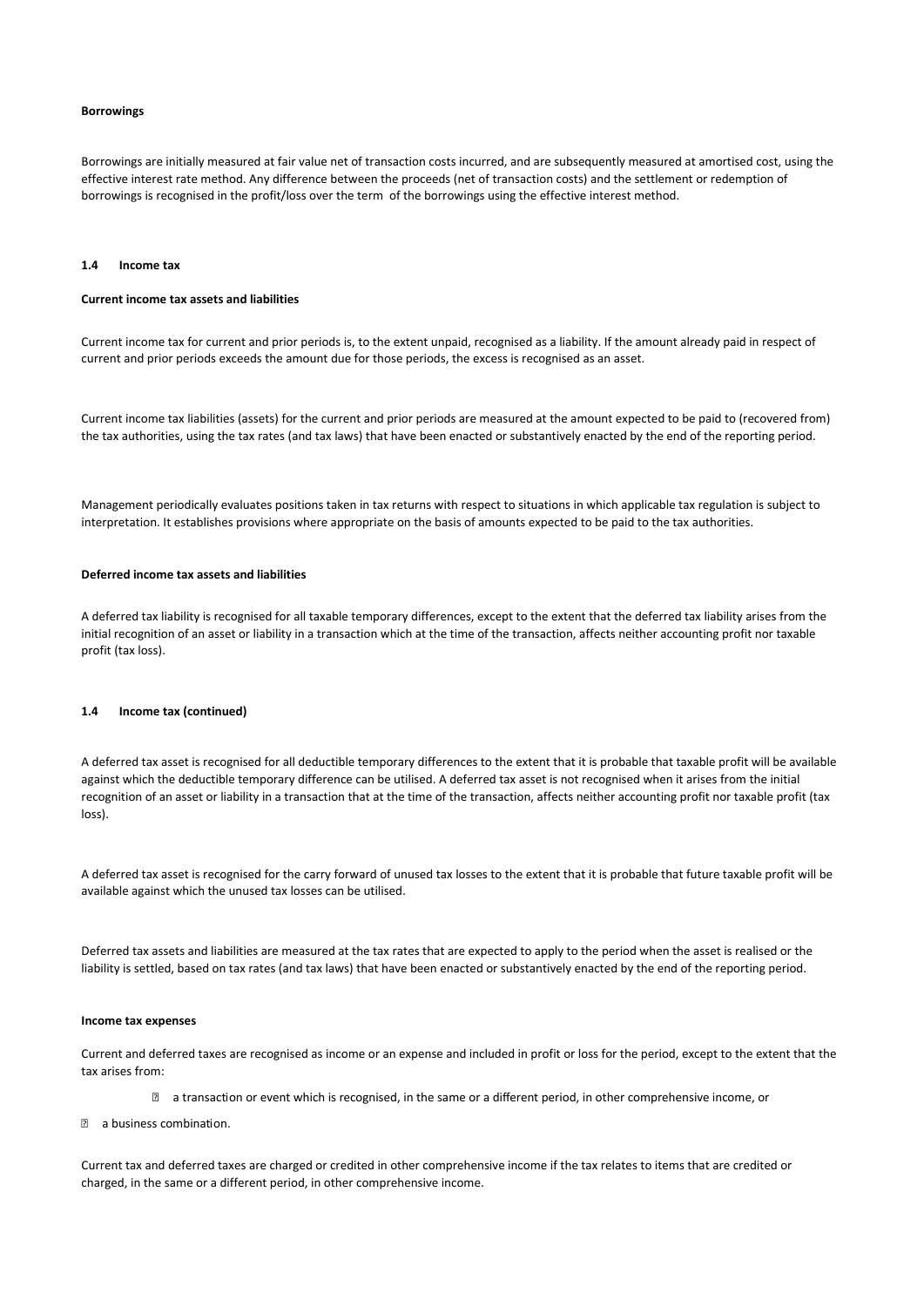Current tax and deferred taxes are charged or credited directly to equity if the tax relates to items that are credited or charged, in the same or a different period, directly in equity.

## **1.5 Inventories**

Inventories are measured at the lower of cost and net realisable value on the weighted average cost basis. Net realisable value is the estimated selling price in the ordinary course of business, less applicable variable

selling expenses.

The cost of inventories comprises of all costs of purchase, costs of conversion and other costs incurred in bringing the inventories to their present location and condition. It excludes borrowing costs.

The cost of inventories is assigned using the weighted average cost formula. The same cost formula is used for all inventories having a similar nature and use to the entity.

#### **1.6 Impairment of non-financial assets**

The company assesses at each end of the reporting period whether there is any indication that an asset may be impaired. If any such indication exists, the company estimates the recoverable amount of the asset.

The recoverable amount of an asset or a cash-generating unit is the higher of its fair value less costs to sell and its value in use.

If the recoverable amount of an asset is less than its carrying amount, the carrying amount of the asset is reduced to its recoverable amount. That reduction is an impairment loss.

## **1.6 Impairment of non-financial assets (continued)**

The impairment loss of assets carried at cost less any accumulated depreciation or amortisation is recognised immediately in profit or loss.

The entity assesses at each reporting date whether there is any indication that an impairment loss recognised in prior periods for assets other than goodwill may no longer exist or may have decreased. If any such indication exists, the recoverable amounts of those assets are estimated.

The increased carrying amount of an asset attributable to a reversal of an impairment loss does not exceed the carrying amount that would have been determined had no impairment loss been recognised for the asset in prior periods.

A reversal of an impairment loss of assets carried at cost less accumulated depreciation or amortisation is recognised immediately in profit or loss.

#### **1.7 Share capital and equity**

An equity instrument is any contract that evidences a residual interest in the assets of an entity after deducting all of its liabilities.

Ordinary shares are classified as equity.

#### **1.8 Employee benefits**

#### **Short-term employee benefits**

The cost of short-term employee benefits, (those payable within 12 months after the service is rendered, such as paid vacation leave and sick leave, bonuses, and non-monetary benefits such as medical care), are recognised in the period in which the service is rendered and are not discounted.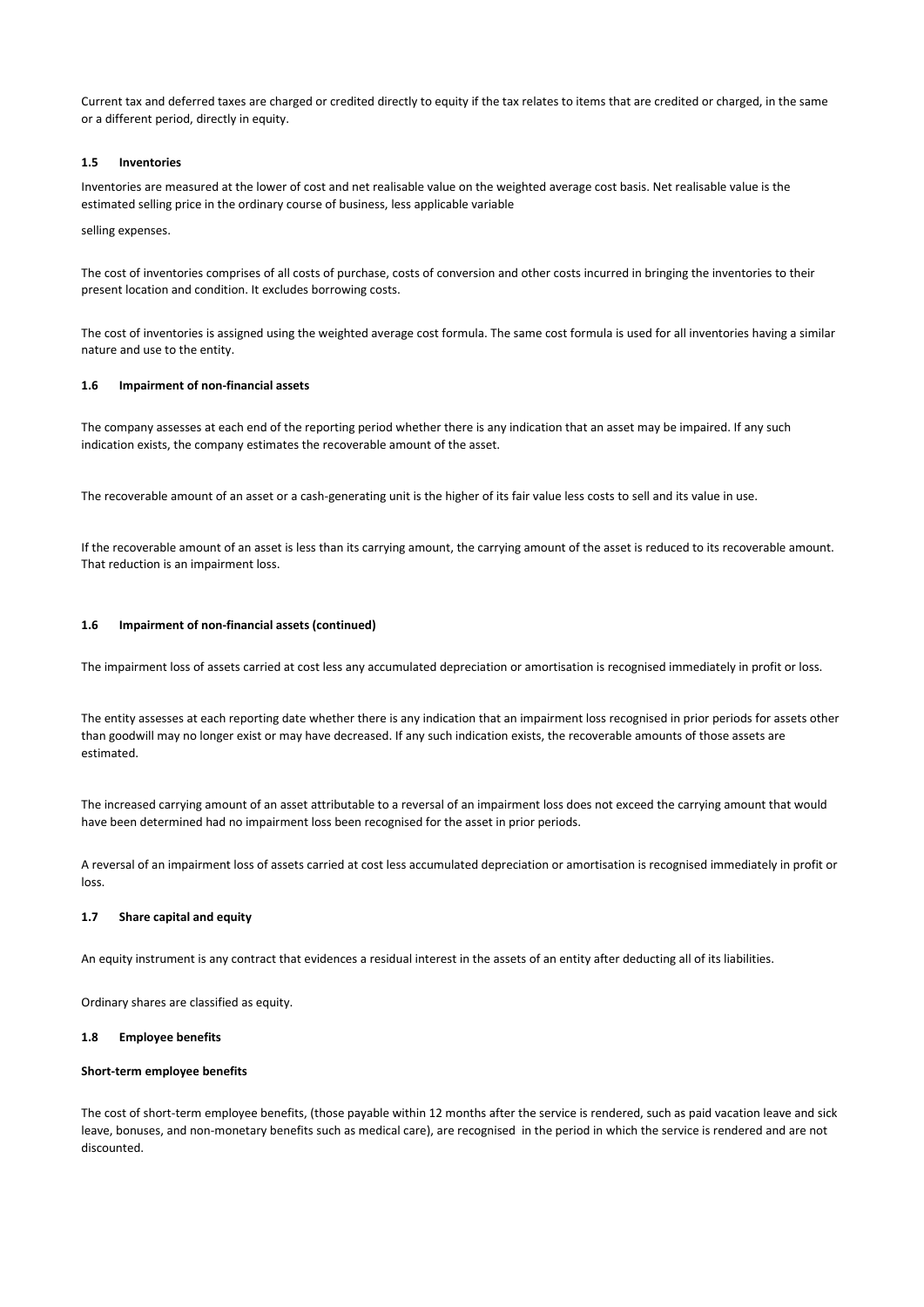The expected cost of compensated absences is recognised as an expense as the employees render services that increase their entitlement or, in the case of non-accumulating absences, when the absence occurs.

The expected cost of profit sharing and bonus payments is recognised as an expense when there is a legal or constructive obligation to make such payments as a result of past performance.

## **Defined contribution plans**

A defined contribution plan is a pension plan under which the company pays fixed contributions into a separate entity. The company has no legal or constructive obligations to pay further contributions if the fund does not hold sufficient assets to pay all employees the benefits relating to employee service in the current and prior periods.

Payments to defined contribution retirement benefit plans are charged as an expense as they fall due. The company has no further payment obligations once the contributions have been paid.

Payments made to industry-managed retirement benefit schemes are dealt with as defined contribution plans where the company's obligation under the schemes is equivalent to those arising in a defined contribution retirement benefit plan.

### **1.9 Provisions and contingencies**

Provisions are recognised when:

- $\ddot{Y}$  the company has a present obligation as a result of a past event;
- $\ddot{Y}$  it is probable that an outflow of resources embodying economic benefits will be required to settle the obligation; and
- $\ddot{Y}$  a reliable estimate can be made of the obligation.

The amount of a provision is the present value of the expenditure expected to be required to settle the obligation. Where some or all of the expenditure required to settle a provision is expected to be reimbursed by another

party, the reimbursement shall be recognised when, and only when, it is virtually certain that reimbursement will be received if the entity settles the obligation. The reimbursement shall be treated as a separate asset. The amount recognised for the reimbursement shall not exceed the amount of the provision.

Provisions are not recognised for future operating losses.

If an entity has a contract that is onerous, the present obligation under the contract shall be recognised and measured as a provision.

A constructive obligation to restructure arises only when an entity:

- Ÿ has a detailed formal plan for the restructuring, identifying at least:
- the business or part of a business concerned;
- the principal locations affected;
- the location, function, and approximate number of employees who will be compensated for terminating their services;
- the expenditures that will be undertaken; and
- when the plan will be implemented; and

 $\ddot{Y}$  has raised a valid expectation in those affected that it will carry out the restructuring by starting to implement that plan or announcing its main features to those affected by it.

Contingent assets and contingent liabilities are not recognised.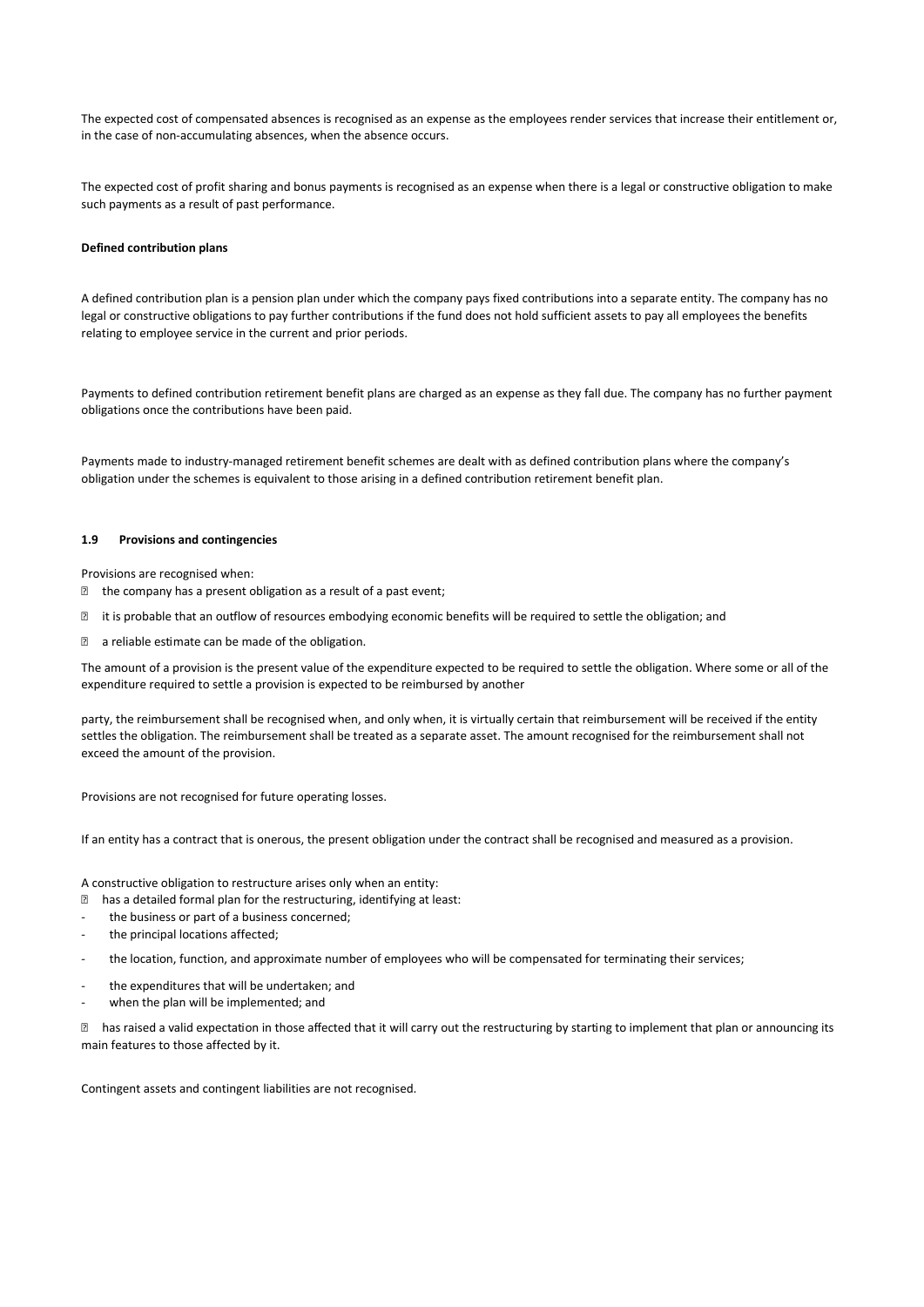## **1.10 Revenue**

Revenue is measured at the fair value of the consideration received or receivable and represents the amounts receivable for goods and services provided in the normal course of business, net of trade discounts and volume rebates, and value added tax.

When the outcome of a transaction involving the rendering of services can be estimated reliably, revenue associated with the transaction is recognised by reference to the stage of completion of the transaction at the end of the reporting period. The outcome of a transaction can be estimated reliably when all the following conditions are satisfied:

- $\ddot{Y}$  the amount of revenue can be measured reliably;
- $\ddot{Y}$  it is probable that the economic benefits associated with the transaction will flow to the company;
- $\ddot{Y}$  the stage of completion of the transaction at the end of the reporting period can be measured reliably; and

 $\ddot{Y}$  the costs incurred for the transaction and the costs to complete the transaction can be measured reliably. Interest is recognised, in profit or loss, using the effective interest rate method.

## **1.11 Cost of sales**

When inventories are sold, the carrying amount of those inventories is recognised as an expense in the period in which the related revenue is recognised. The amount of any write-down of inventories to net realisable value and all losses of inventories are recognised as an expense in the period the write-down or loss occurs. The amount of any reversal of any write-down of inventories, arising from an increase in net realisable value, is recognised as a reduction in the amount of inventories recognised as an expense in the period in which the reversal occurs.

#### **1.12 Translation of foreign currencies Foreign currency transactions**

A foreign currency transaction is recorded, on initial recognition in Rands, by applying to the foreign currency amount the spot exchange rate between the functional currency and the foreign currency at the date of the transaction.

At the end of the reporting period:

 $\ddot{Y}$  foreign currency monetary items are translated using the closing rate;

 $\ddot{Y}$  non-monetary items that are measured in terms of historical cost in a foreign currency are translated using the exchange rate at the date of the transaction; and

 $\ddot{Y}$  non-monetary items that are measured at fair value in a foreign currency are translated using the exchange rates at the date when the fair value was determined.

Exchange differences arising on the settlement of monetary items or on translating monetary items at rates different from those at which they were translated on initial recognition during the period or in previous financial statements are recognised in profit or loss in the period in which they arise.

Cash flows arising from transactions in a foreign currency are recorded in Rands by applying to the foreign currency amount the exchange rate between the Rand and the foreign currency at the date of the cash flow.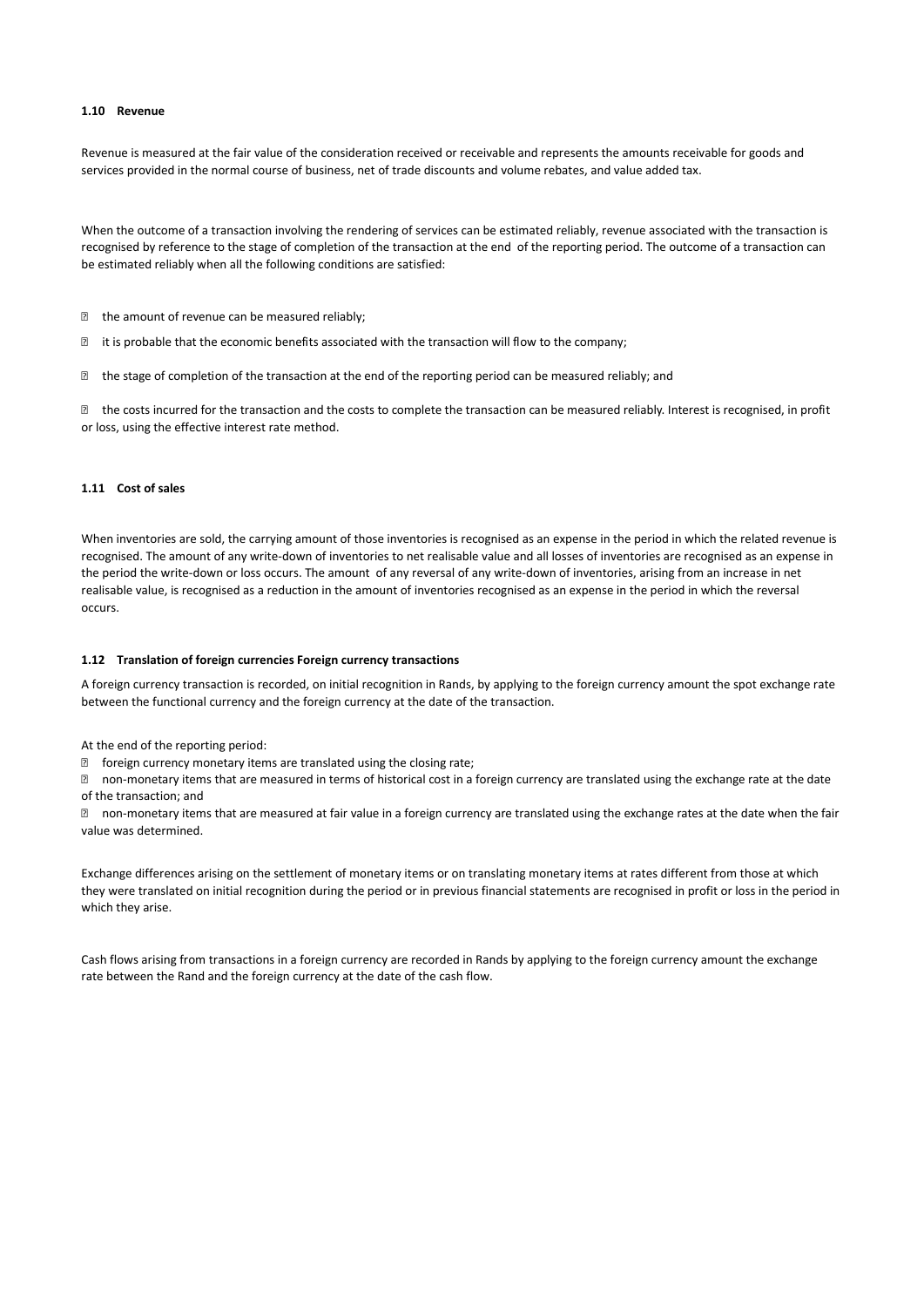## **1. New Standards and Interpretations**

## **1.1 Standards and interpretations effective and adopted in the current 15 months**

In the current 15 months, the company has adopted the following standards and interpretations that are effective for the current financial 15 months and that are relevant to its operations:

## **IFRS 10 Consolidated Financial Statements**

Standard replaces the consolidation sections of IAS 27 Consolidated and Separate Financial Statements and SIC 12 Consolidation – Special Purpose Entities. The standard sets out a new definition of control, which exists only when an entity is exposed to, or has rights to, variable returns from its involvement with the entity, and has the ability to effect those returns through power over the investee.

The effective date of the standard is for years beginning on or after 01 January 2013. The company has adopted the standard for the first time in the 2014 financial statements. The impact of the standard is not material.

## **IFRS 13 Fair Value Measurement**

New standard setting out guidance on the measurement and disclosure of items measured at fair value or required to be disclosed at fair value in terms of other IFRS's.

The effective date of the standard is for years beginning on or after 01 January 2013. The company has adopted the standard for the first time in the 2014 financial statements. The impact of the standard is not material.

## **IAS 1 Presentation of Financial Statements**

The amendment now requires items of other comprehensive income to be presented as:

- $\ddot{Y}$  Those which will be reclassified to profit or loss
- $\hat{Y}$  Those which will not be reclassified to profit or loss.

The related tax disclosures are also required to follow the presentation allocation.

In addition, the amendment changed the name of the statement of comprehensive income to the statement of profit or loss and other comprehensive income.

The effective date of the amendment is for years beginning on or after 01 July 2012.

The company has adopted the amendment for the first time in the 2014 financial statements. The impact of the amendment is not material.

## **Disclosures – Offsetting Financial Assets and Financial Liabilities (Amendments to IFRS 7)**

Amendment requires additional disclosures for financial assets and liabilities which are offset and for financial instruments subject to master netting arrangements.

The effective date of the amendment is for years beginning on or after 01 January 2013.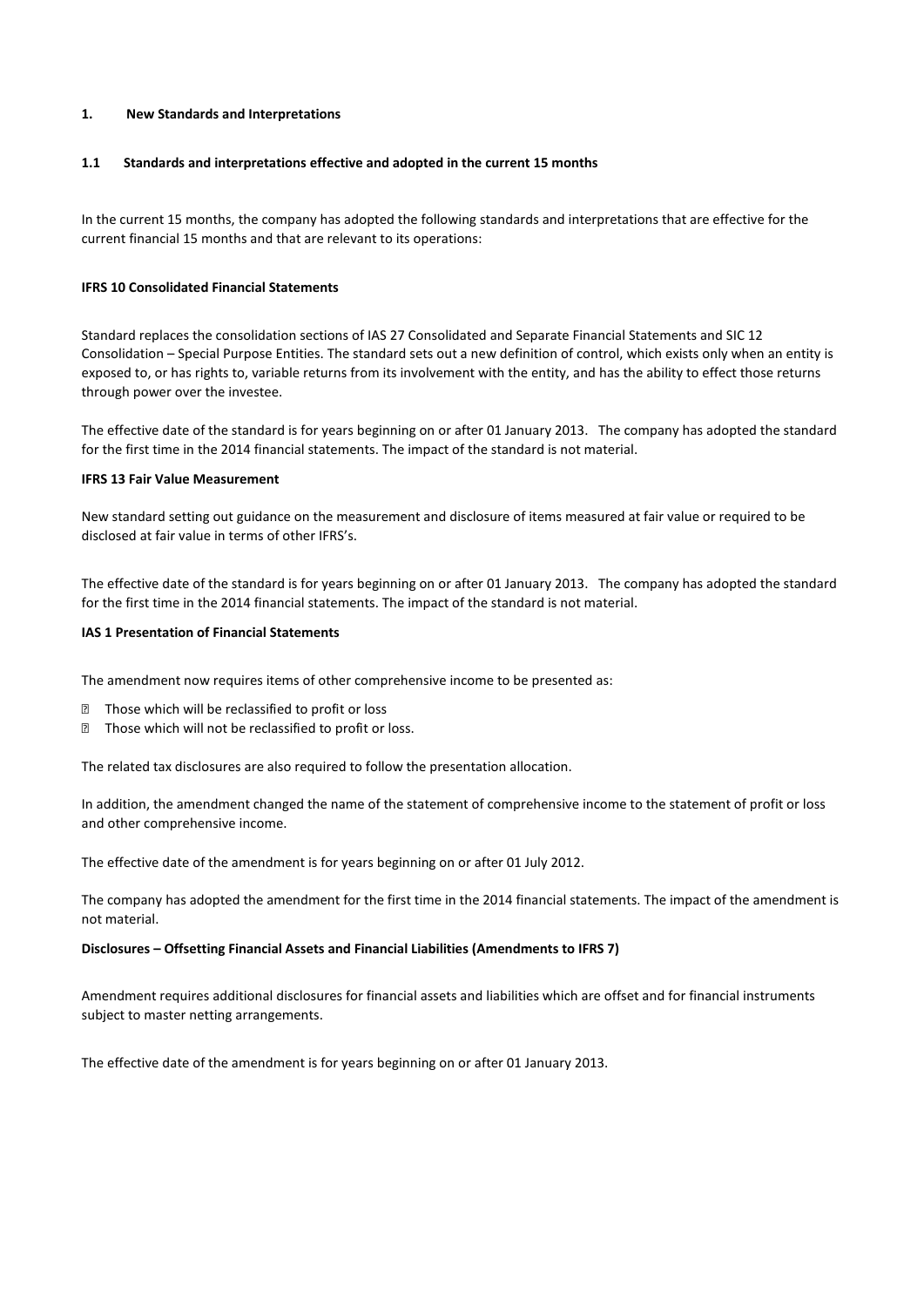## **2 New Standards and Interpretations (continued)**

The company has adopted the amendment for the first time in the 2014 financial statements. The impact of the amendment is not material.

## **IFRS 1 – Annual Improvements for 2009 – 2011 cycle**

The amendment allows an entity to be a first time adopter of IFRS more than once, if its previous financial statements did not contain an explicit unreserved statement of compliance with IFRS. In addition, borrowing costs capitalised in accordance with previous GAAP before the date of transition to IFRS may be applied unadjusted at the transition date.

The effective date of the amendment is for years beginning on or after 01 January 2013. The company has adopted the amendment for the first time in the 2014 financial statements. The impact of the amendment is not material.

## **IAS 1 – Annual Improvements for 2009 – 2011 cycle**

Clarification is provided on the requirements for comparative information. Specifically, if a retrospective restatement is made, a retrospective change in accounting policy or a reclassification, the statement of financial position at the beginning of the previous period is only required if the impact on the beginning of the previous period is material. Related notes are not required, other than disclosure of specified information.

The effective date of the amendment is for years beginning on or after 01 January 2013. The company has adopted the amendment for the first time in the 2014 financial statements. The impact of the amendment is not material.

## **IAS 16 – Annual Improvements for 2009 – 2011 cycle**

Spare parts, stand by equipment and servicing equipment should only be classified as property, plant and equipment if they meet the definition.

The effective date of the amendment is for years beginning on or after 01 January 2013. The company has adopted the amendment for the first time in the 2014 financial statements. The impact of the amendment is not material.

## **IAS 32 – Annual Improvements for 2009 – 2011 cycle**

Tax effects of distributions made to holders of equity instruments. Income tax relating to distributions made to holders of equity instruments and tax effects of transaction costs of equity transactions must be accounted for in accordance with IAS 12 Income Taxes.

The effective date of the amendment is for years beginning on or after 01 January 2013. The company has adopted the amendment for the first time in the 2014 financial statements. The impact of the amendment is not material.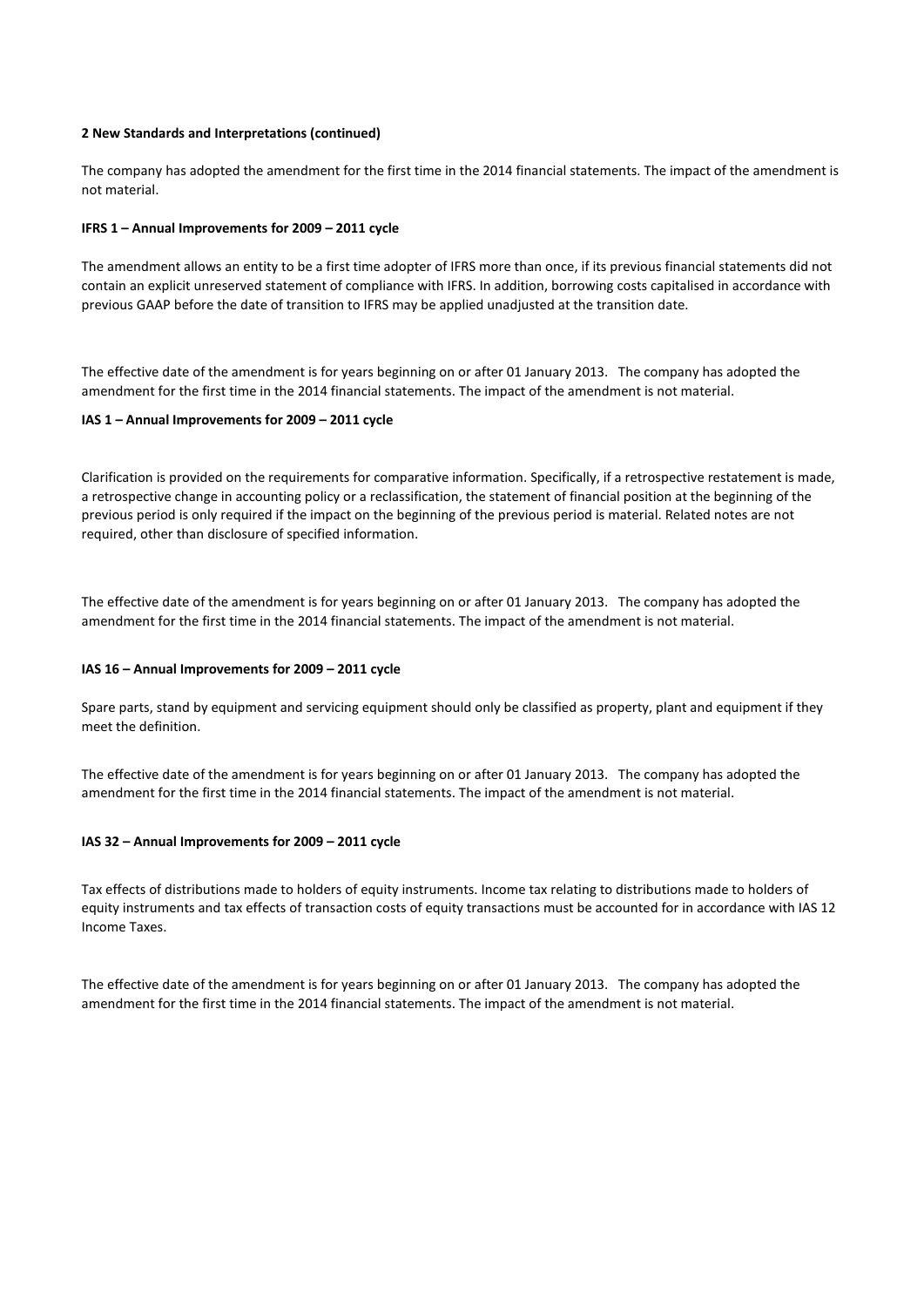# **2 New Standards and Interpretations (continued) IAS 34 – Annual Improvements for 2009 – 2011 cycle**

Clarification on reporting of segment assets and segment liabilities in interim financial reports. Such reporting is only required when it is regularly reported to the chief operating decision maker, and when there has been a material change from the previous annual financial statements.

The effective date of the amendment is for years beginning on or after 01 January 2013. The company has adopted the amendment for the first time in the 2014 financial statements. The impact of the amendment is not material.

## **1.2 Standards and interpretations not yet effective**

The company has chosen not to early adopt the following standards and interpretations, which have been published and are mandatory for the company's accounting periods beginning on or after 01 January 2014 or later periods:

## **IFRS 9 Financial Instruments**

This new standard is the first phase of a three phase project to replace IAS 39 Financial Instruments: Recognition and Measurement. To date, the standard includes chapters for classification, measurement and derecognition of financial assets and liabilities. The following are main changes from IAS 39:

Financial assets will be categorised as those subsequently measured at fair value or at amortised cost.

 Financial assets at amortised cost are those financial assets where the business model for managing the assets is to hold the assets to collect contractual cash flows (where the contractual cash flows represent payments of principal and interest only). All other financial assets are to be subsequently measured at fair value.

Under certain circumstances, financial assets may be designated as at fair value.

For hybrid contracts, where the host contract is an asset within the scope of IFRS 9, then the whole instrument is classified in accordance with IFRS 9, without separation of the embedded derivative. In other circumstances, the provisions of IAS 39 still apply.

 Voluntary reclassification of financial assets is prohibited. Financial assets shall be reclassified if the entity changes its business model for the management of financial assets. In such circumstances, reclassification takes place prospectively from the beginning of the first reporting period after the date of change of the business model.

Financial liabilities shall not be reclassified.

Investments in equity instruments may be measured at fair value through other comprehensive income. When such an election is made, it may not subsequently be revoked, and gains or losses accumulated in equity are not recycled to profit or loss on derecognition of the investment. The election may be made per individual investment.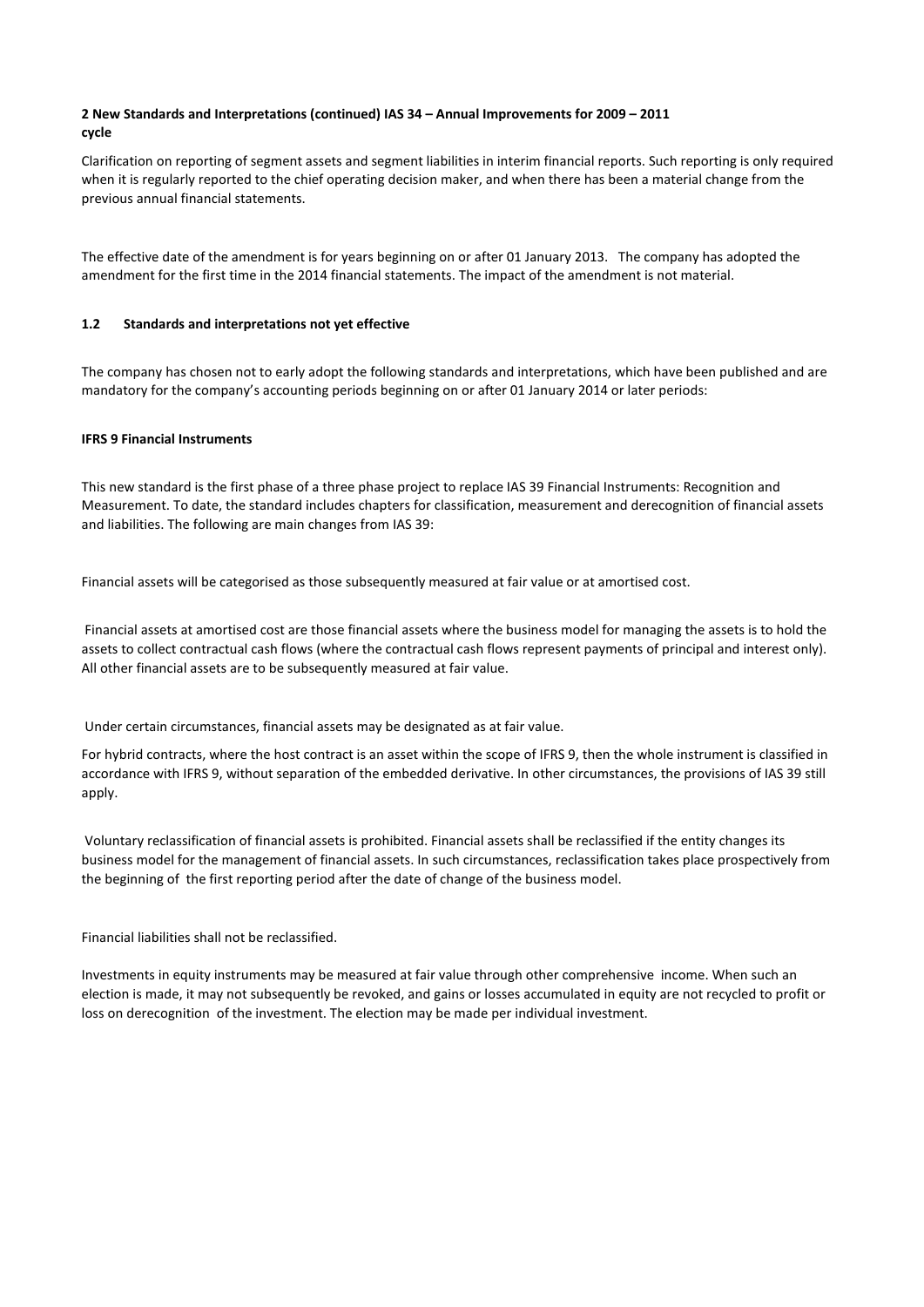IFRS 9 does not allow for investments in equity instruments to be measured at cost.

 The classification categories for financial liabilities remains unchanged. However, where a financial liability is designated as at fair value through profit or loss, the change in fair value attributable to changes in the liabilities credit risk shall be presented in other comprehensive income. This excludes situations where such presentation will create or enlarge an accounting mismatch, in which case, the full fair value adjustment shall be recognised in profit or loss.

## **2 New Standards and Interpretations (continued)**

In December 2011, the effective date of IFRS 9 was delayed. The original effective date for annual periods beginning on/after 1 January 2013 has been delayed to annual periods beginning on/after 1 January 2015. The amendment also modifies the relief from restating prior periods, in that if IFRS 9 is adopted for reporting periods: beginning before 1 January 2012, comparatives need to be restated nor does the additional disclosure requirements of IFRS 7 need to be provided; beginning on/after 1 January 2012 and before 1 January 2013, either the additional disclosure required by IFRS 7 must be provided or the prior periods need to be restated; beginning on/after 1 January 2013, the IFRS 7 additional disclosure is required but the entity need not restate prior periods.

The effective date of the standard is for years beginning on or after 01 January 2015.

The company expects to adopt the standard for the first time in the 2015 financial statements.

It is unlikely that the standard will have a material impact on the company's financial statements.

## **Offsetting Financial Assets and Financial Liabilities (Amendments to IAS 32)**

Clarification of certain aspects concerning the requirements for offsetting financial assets and financial liabilities. The effective date of the amendment is for years beginning on or after 01 January 2014.

The company expects to adopt the amendment for the first time in the 2015 financial statements.

It is unlikely that the amendment will have a material impact on the company's financial statements.

## **Amendments to IAS 36, Impairment of assets**

These amendments address the disclosure of information about the recoverable amount of impaired assets if that amount is based on fair value less cost of disposal

The effective date of the amendment is for years beginning on or after 01 January 2014.

The company expects to adopt the amendment for the first time in the 2015 financial statements.

It is unlikely that the amendment will have a material impact on the company's financial statements.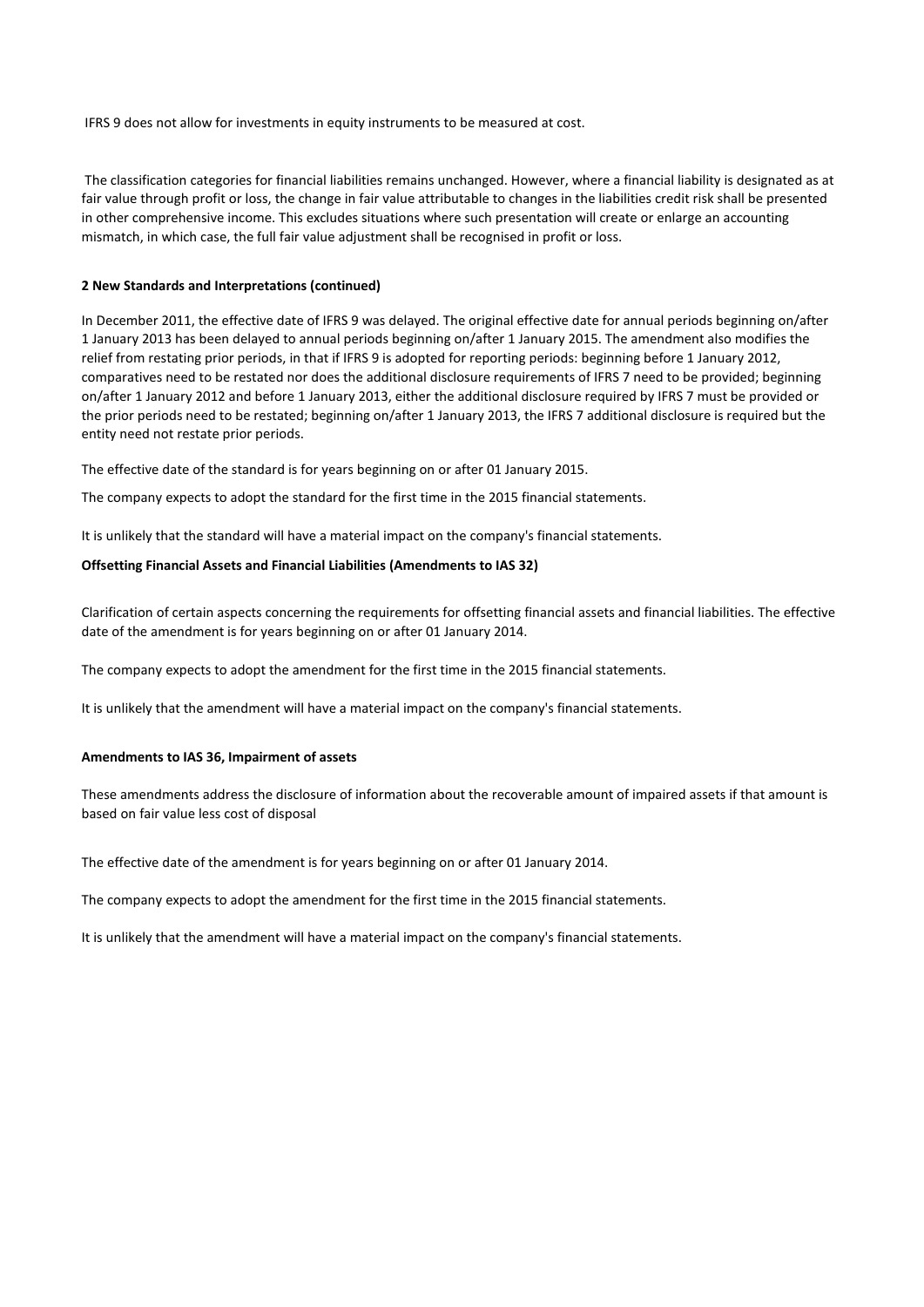## **Amendment to IFRS 13, Fair value measurement**

When IFRS 13 was published, paragraphs B5.4.12 of IFRS 9 and AG79 of IAS 39 were deleted as consequential amendments. This led to a concern that entities no longer had the ability to measure short-term receivables and payables at invoice amounts where the impact of not discounting is immaterial. The IASB has amended the basis for conclusions of IFRS 13 to clarify that it did not intend to remove the ability to measure short-term receivables and payables at invoice amounts in such cases.

The effective date of the amendment is for years beginning on or after 01 July 2014.

The company expects to adopt the amendment for the first time in the 2016 financial statements.

It is unlikely that the amendment will have a material impact on the company's financial statements.

## **2. New Standards and Interpretations (continued)**

## **IAS 16, Property, plant and equipment, and IAS 38, Intangible assets**

Both standards are amended to clarify how the gross carrying amount and the accumulated depreciation are treated where an entity uses the revaluation model. The carrying amount of the asset is restated to the revalued amount.

The split between gross carrying amount and accumulated depreciation is treated in one of the following ways:

 $\ddot{Y}$  either the gross carrying amount is restated in a manner consistent with the revaluation of the carrying amount, and the accumulated depreciation is adjusted to equal the difference between the gross carrying amount and the carrying amount after taking into account accumulated impairment losses; or

 $\ddot{Y}$  the accumulated depreciation is eliminated against the gross

The effective date of the amendment is for years beginning on or after 01 July 2014.

The company expects to adopt the amendment for the first time in the 2016 financial statements.

It is unlikely that the amendment will have a material impact on the company's financial statements.

## **IAS 24, Related party disclosures**

The standard is amended to include, as a related party, an entity that provides key management personnel services to the reporting entity or to the parent of the reporting entity ('the management entity').

The effective date of the amendment is for years beginning on or after 01 July 2014.

The company expects to adopt the amendment for the first time in the 2016 financial statements.

It is unlikely that the amendment will have a material impact on the company's financial statements.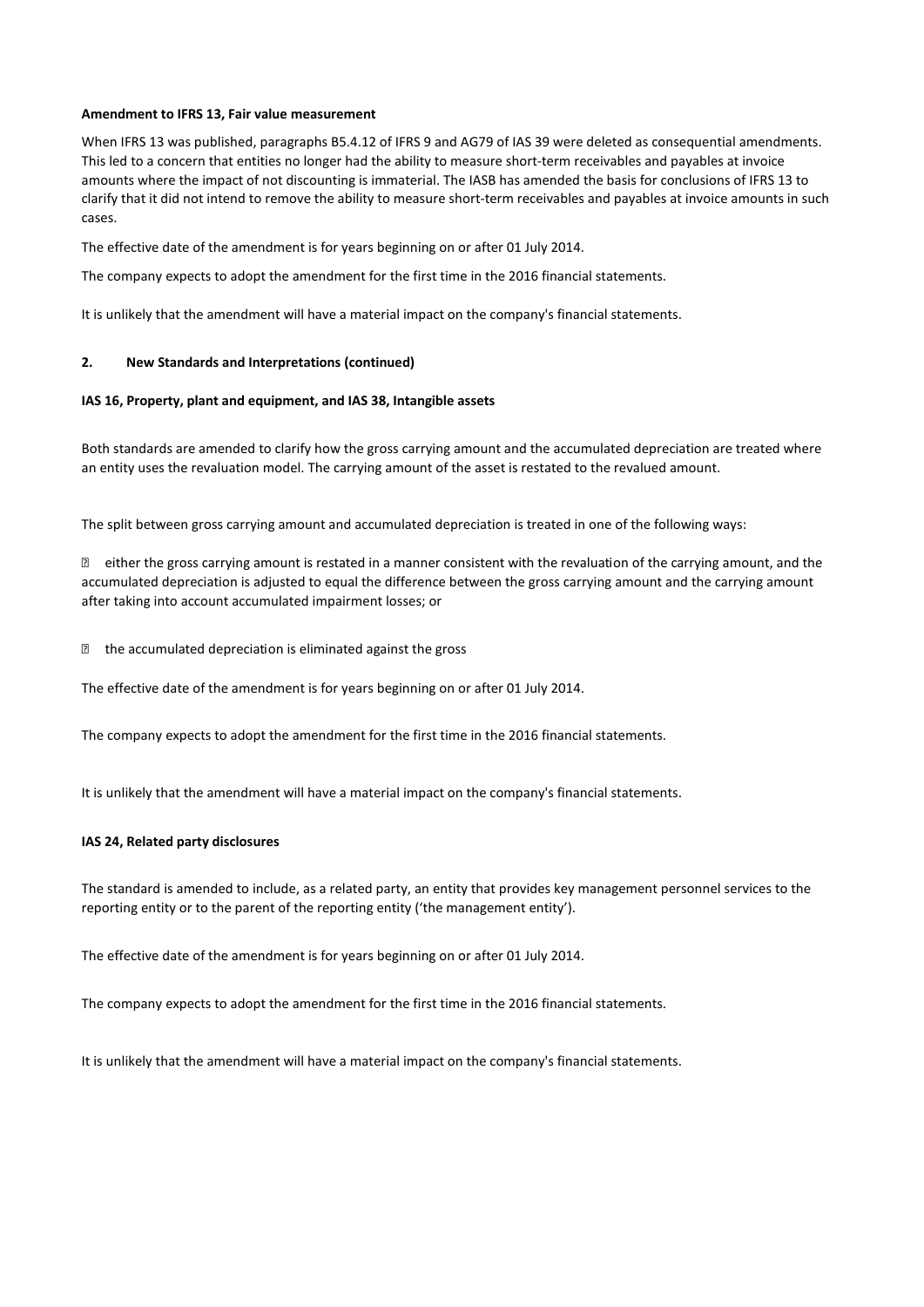## **3. Risk management Capital risk management**

The company's objectives when managing capital are to safeguard the company's ability to continue as a going concern in order to provide returns for shareholders and benefits for other stakeholders and to maintain an optimal capital structure to reduce the cost of capital.

In order to maintain or adjust the capital structure, the company may adjust the amount of dividends paid to shareholders, return capital to shareholders, issue new shares or sell assets to reduce debt.

There are no externally imposed capital requirements.

There have been no changes to what the entity manages as capital, the strategy for capital maintenance or externally imposed capital requirements from the previous year.

## **Financial risk management**

The company's activities expose it to a variety of financial risks: market risk including currency risk, fair value interest rate risk, cash flow interest rate risk and price risk, credit risk and liquidity risk.

## **Liquidity risk**

Cash flow forecasting is performed in the operating entities of the company and aggregated by management. Management monitors rolling forecasts of the company's liquidity requirements to ensure it has sufficient cash to meet operational needs.

The table below analyses the company's non-derivative financial liabilities and net-settled derivative financial liabilities into relevant maturity groupings based on the remaining period at the statement of financial position date to the contractual maturity date. Derivative financial liabilities are included in the analysis if their contractual maturities are essential for an understanding of the timing of the cash flows. The amounts disclosed in the table are the contractual undiscounted cash flows.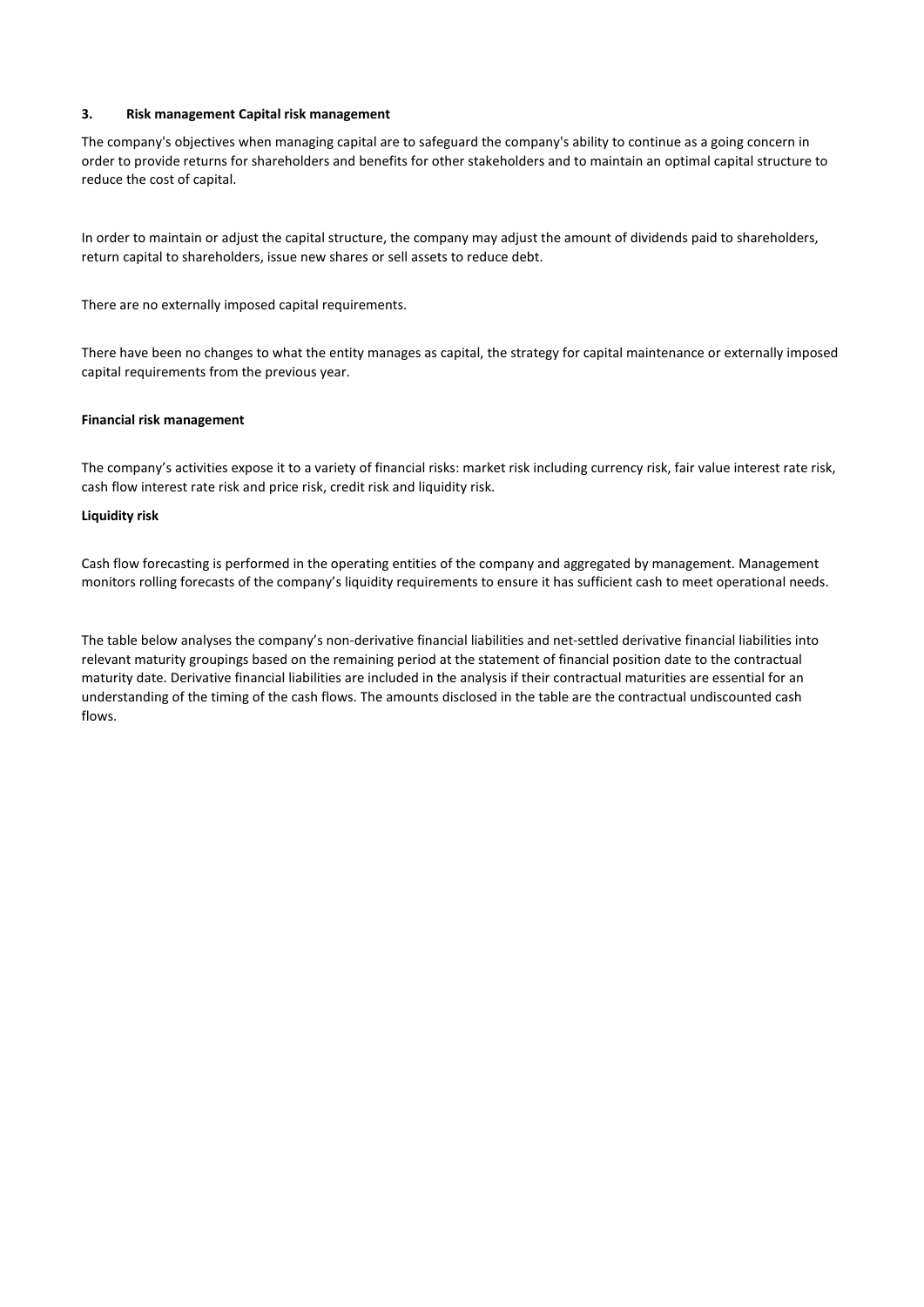| At 31 March 2014         | Less than 1 year | At 31 March 2014         | Less than 1 year |
|--------------------------|------------------|--------------------------|------------------|
| Trade and other payables | 162.743.730.00   | Trade and other payables | 916.349.831.08   |
| Loan from group company  | 11.059.590.00    | Loan from group company  | 62.272.466.22    |
| At 31 December 2012      | Less than 1 year | At 31 December 2012      | Less than 1 year |
| Trade and other payables | 263.707.735.00   | Trade and other payables | 1.702.438.573.27 |
| Loan from group company  | 11.124.795.00    | Loan from group company  | 71.819.205.94    |

#### **3. Risk management (continued) Interest rate risk**

As the company has no significant interest-bearing assets, the company's income and operating cash flows are substantially independent of changes in market interest rates.

At 31 March 2014, if interest rates on Rand-denominated borrowings had been 0.5% higher/lower with all other variables held constant, post-tax profit for the 15 months would have been R<br>55,298 INR 311,363(2012: R 689,752 I

#### **Credit risk**

Credit risk consists mainly of cash deposits, cash equivalents, derivative financial instruments and trade debtors. The company only deposits cash with major banks with high quality credit<br>standing and limits exposure to a

#### **Foreign exchange risk**

The company operates internationally and is exposed to foreign exchange risk arising from various currency exposures, primarily with respect to the US dollar. Foreign exchange risk arises from<br>future commercial transaction

At 31 March 2014, if the currency had weakened/strengthened by 10% against the US dollar with all other variables held constant, post-tax profit for the year would have remained constant R<br>Nil (2012: R 369,423 INR 2,384,91

| Foreign currency exposure at the end of the reporting period                                     | 2014 | 2012          |
|--------------------------------------------------------------------------------------------------|------|---------------|
| Non current assets<br>Uncovered foreign assets USD Nil INR Nil(2012: USD 436,057 INR 23,828,251) |      | 3,694,231.00  |
| <b>Current liabilities</b><br>Foreign creditors USD Nil INR Nil(2012: USD Nil INR Nil)           |      |               |
| Exchange rates used for conversion of foreign items were:                                        | 2014 | 2012          |
| <b>USD</b>                                                                                       |      | 8.4719        |
| Price risk                                                                                       |      |               |
| The company is not exposed to price risk.                                                        |      |               |
| Foreign currency exposure at the end of the reporting period<br>Non current assets               | 2014 | 2012          |
| Uncovered foreign assets USD Nil (2012: USD 436,057)                                             |      | 23,849,134.93 |
| <b>Current liabilities</b><br>Foreign creditors USD Nil (2012: USD Nil)                          |      |               |
| Exchange rates used for conversion of foreign items were:                                        |      |               |
| <b>USD</b>                                                                                       | 2014 | 2012          |

**Price risk**

The company is not exposed to price risk.

#### **4. Financial assets by category**

#### The accounting policies for financial instruments have been applied to the line items below:

| 2014                        |                              |                | 2014                           |                              |                  |
|-----------------------------|------------------------------|----------------|--------------------------------|------------------------------|------------------|
|                             | <b>Loans and receivables</b> | Total          |                                | <b>Loans and receivables</b> | Total            |
| Related party receivables   | 97,009,052.00                | 97,009,052.00  | Related party receivables      | 546,222,139.64               | 546,222,139.64   |
| Trade and other receivables | 10,453,496.00                | 10,453,496.00  | Trade and other<br>receivables | 58,859,774.77                | 58,859,774.77    |
| Cash and cash equivalents   | 15,444,233.00                | 15,444,233.00  | Cash and cash equivalents      | 86,960,771.40                | 86,960,771.40    |
|                             | 122,906,781.00               | 122,906,781.00 |                                | 692,042,685.81               | 692,042,685.81   |
| 2012                        |                              |                | 2012                           |                              |                  |
|                             | <b>Loans and receivables</b> | <b>Total</b>   |                                | <b>Loans and receivables</b> | Total            |
| Related party receivable    | 69,402,734.00                | 69,402,734.00  | Related party receivable       | 448,048,637.83               | 448,048,637.83   |
| Trade and other receivables | 85,581,147.00                | 85,581,147.00  | Trade and other<br>receivables | 552,492,879.28               | 552,492,879.28   |
| Cash and cash equivalents   | 58,548,725.00                | 58,548,725.00  | Cash and cash equivalents      | 377,977,566.17               | 377,977,566.17   |
|                             | 213,532,606.00               | 213,532,606.00 |                                | 1,378,519,083.28             | 1,378,519,083.28 |

#### **5. Financial liabilities by category**

The accounting policies for financial instruments have been applied to the line items below:

|                            | <b>Financial liabilities at</b><br>amortised cost | Total         |
|----------------------------|---------------------------------------------------|---------------|
| Loans from group companies | 11,059,590.00                                     | 11,059,590.00 |

|                       |                | 2014                           |                              |                  |
|-----------------------|----------------|--------------------------------|------------------------------|------------------|
| Loans and receivables | <b>Total</b>   |                                | <b>Loans and receivables</b> | Total            |
| 97,009,052.00         | 97,009,052.00  | Related party receivables      | 546,222,139.64               | 546,222,139.64   |
| 10,453,496.00         | 10,453,496.00  | Trade and other<br>receivables | 58,859,774.77                | 58,859,774.77    |
| 15,444,233.00         | 15,444,233.00  | Cash and cash equivalents      | 86,960,771.40                | 86,960,771.40    |
| 122,906,781.00        | 122,906,781.00 |                                | 692,042,685.81               | 692,042,685.81   |
|                       |                | 2012                           |                              |                  |
| Loans and receivables | <b>Total</b>   |                                | <b>Loans and receivables</b> | Total            |
| 69,402,734.00         | 69,402,734.00  | Related party receivable       | 448,048,637.83               | 448,048,637.83   |
| 85,581,147.00         | 85,581,147.00  | Trade and other<br>receivables | 552,492,879.28               | 552,492,879.28   |
| 58,548,725.00         | 58,548,725.00  | Cash and cash equivalents      | 377,977,566.17               | 377,977,566.17   |
| 213,532,606.00        | 213,532,606.00 |                                | 1,378,519,083.28             | 1,378,519,083.28 |
|                       |                |                                |                              |                  |

| 2014                       |                                                   |               | 2014                          |                                                   | INR           |
|----------------------------|---------------------------------------------------|---------------|-------------------------------|---------------------------------------------------|---------------|
|                            | <b>Financial liabilities at</b><br>amortised cost | Total         |                               | <b>Financial liabilities at</b><br>amortised cost | Total         |
| Loans from group companies | 11,059,590.00                                     | 11,059,590.00 | Loans from group<br>companies | 62,272,466.22                                     | 62,272,466.22 |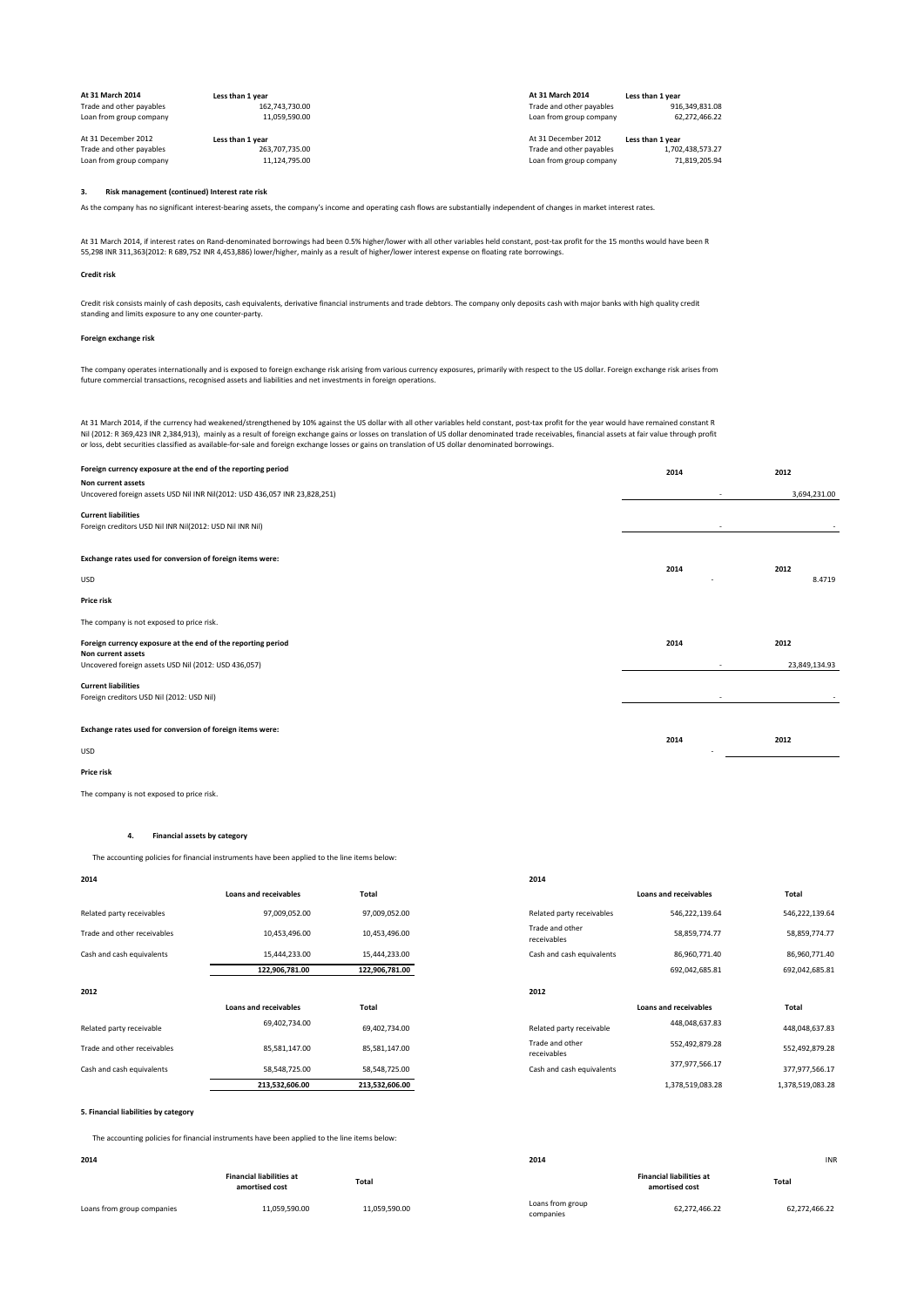| Trade and other payables                                                                                                                                                            | 14,185,046.00                   | 14,185,046.00                                        |                       | Trade and other payables        | 79,870,754.50                   | 79,870,754.50                        |
|-------------------------------------------------------------------------------------------------------------------------------------------------------------------------------------|---------------------------------|------------------------------------------------------|-----------------------|---------------------------------|---------------------------------|--------------------------------------|
| Related party payables                                                                                                                                                              | 148,516,756.00                  | 148,516,756.00                                       |                       | Related party payables          | 836,242,995.50                  | 836,242,995.50                       |
|                                                                                                                                                                                     | 173,761,392.00                  | 173,761,392.00                                       |                       |                                 | 978,386,216.22                  | 978,386,216.22                       |
|                                                                                                                                                                                     |                                 |                                                      |                       |                                 |                                 |                                      |
| 2012                                                                                                                                                                                |                                 |                                                      |                       | 2012                            |                                 | <b>INR</b>                           |
|                                                                                                                                                                                     | <b>Financial liabilities at</b> |                                                      |                       |                                 | <b>Financial liabilities at</b> |                                      |
|                                                                                                                                                                                     | amortised cost                  | Total                                                |                       |                                 | amortised cost                  | Total                                |
|                                                                                                                                                                                     |                                 |                                                      |                       | Loans from group                | 71,819,205.94                   |                                      |
| Loans from group companies                                                                                                                                                          | 11,124,795.00                   | 11,124,795.00                                        |                       | companies                       |                                 | 71,819,205.94                        |
| Trade and other payables                                                                                                                                                            | 32,665,137.00                   | 32,665,137.00                                        |                       | Trade and other payables        | 210,878,870.24                  | 210,878,870.24                       |
| <b>Related parties</b>                                                                                                                                                              | 231,042,598.00                  | 231,042,598.00                                       |                       | <b>Related parties</b>          | 1,491,559,703.03                | 1,491,559,703.03                     |
|                                                                                                                                                                                     | 274,832,530.00                  |                                                      |                       |                                 | 1,774,257,779.21                | 1,774,257,779.21                     |
|                                                                                                                                                                                     |                                 |                                                      |                       |                                 |                                 |                                      |
| 6.<br>Property, plant and equipment                                                                                                                                                 |                                 |                                                      |                       |                                 |                                 |                                      |
|                                                                                                                                                                                     |                                 | 2014                                                 |                       |                                 | 2012                            |                                      |
|                                                                                                                                                                                     | Cost                            | <b>Accumulated depreciation</b>                      | Carrying value        | Cost                            | <b>Accumulated depreciation</b> | Carrying value                       |
| Plant and machinery                                                                                                                                                                 | 23,382,200.00                   | $-2,422,050.00$                                      | 20,960,150.00         | 10,796,940.00                   | $-446,613.00$                   | 10,350,327.00                        |
| Furniture and fixtures                                                                                                                                                              | 193,597.00                      | $-136,828.00$                                        | 56,769.00             | 173,815.00                      | $-117,785.00$                   | 56,030.00                            |
| Motor vehicles                                                                                                                                                                      | 154,261.00                      | $-75,169.00$                                         | 79,092.00             | 128,860.00                      | $-42,954.00$                    | 85,906.00                            |
| IT equipment                                                                                                                                                                        | 96,987.00                       | $-87,969.00$                                         | 9,018.00              | 102,045.00                      | $-60,812.00$                    | 41,233.00                            |
| Capital work in progress<br>Total                                                                                                                                                   | 23,827,045.00                   | $-2,722,016.00$                                      |                       | 4,990,946.00<br>16,192,606.00   | $-668, 164.00$                  | 4,990,946.00                         |
|                                                                                                                                                                                     |                                 |                                                      | 21,105,029.00         |                                 |                                 | 15,524,442.00                        |
| 6.<br>Property, plant and equipment                                                                                                                                                 |                                 |                                                      |                       |                                 |                                 | INR                                  |
|                                                                                                                                                                                     | 2014                            |                                                      |                       |                                 | 2012                            |                                      |
|                                                                                                                                                                                     | Cost                            | <b>Accumulated depreciation</b>                      | <b>Carrying value</b> | Cost                            | <b>Accumulated depreciation</b> | Carrying value                       |
| Plant and machinery                                                                                                                                                                 | 131,656,531.53                  | $-13,637,668.92$                                     | 118,018,862.61        | 69,702,646.87                   | $-2,883,234.34$                 | 66,819,412.52                        |
| Furniture and fixtures                                                                                                                                                              | 1,090,073.20                    | $-770,427.93$                                        | 319,645.27            | 1,122,111.04                    | -760,393.80                     | 361,717.24                           |
| Motor vehicles                                                                                                                                                                      | 868,586.71                      | $-423,248.87$                                        | 445,337.84            | 831,891.54                      | $-277,301.48$                   | 554,590.06                           |
| IT equipment                                                                                                                                                                        | 546,097.97                      | -495,320.95                                          | 50,777.03             | 658,779.86                      | -392,588.77                     | 266,191.09                           |
| Capital work in progress<br>Total                                                                                                                                                   | 134, 161, 289. 41               | $-15,326,666.67$                                     | 118,834,622.75        | 32,220,438.99<br>104,535,868.30 | $-4,313,518.40$                 | 32,220,438.99<br>100,222,349.90      |
|                                                                                                                                                                                     |                                 |                                                      |                       |                                 |                                 |                                      |
|                                                                                                                                                                                     |                                 |                                                      |                       |                                 |                                 |                                      |
| Reconciliation of property, plant and equipment - 2014                                                                                                                              |                                 |                                                      | <b>Additions</b>      | <b>Transfers</b>                |                                 | <b>Closing balance</b>               |
| Plant and machinery                                                                                                                                                                 |                                 | <b>Opening balance</b><br>10,350,327.00              | 7,594,314.00          | 4,990,946.00                    | Depreciation<br>$-1,975,437.00$ | 20,960,150.00                        |
| Furniture and fixtures                                                                                                                                                              |                                 | 56,030.00                                            | 21,820.00             | $\sim$                          | $-21,081.00$                    | 56,769.00                            |
| Motor vehicles                                                                                                                                                                      |                                 | 85,906.00                                            | 18,305.00 -           |                                 | $-25,119.00$                    | 79,092.00                            |
| IT equipment                                                                                                                                                                        |                                 | 41,233.00                                            |                       |                                 | $-32,215.00$                    | 9,018.00                             |
| Capital work in progress                                                                                                                                                            |                                 | 4,990,946.00                                         | 7,634,439.00 -        | $-4,990,946.00 -$               | $-2,053,852.00$                 | 21,105,029.00                        |
|                                                                                                                                                                                     |                                 | 15,524,442.00                                        |                       |                                 |                                 |                                      |
|                                                                                                                                                                                     |                                 |                                                      |                       |                                 |                                 |                                      |
| Reconciliation of property, plant and equipment - 2014                                                                                                                              |                                 |                                                      |                       |                                 |                                 | <b>INR</b>                           |
|                                                                                                                                                                                     |                                 | <b>Opening balance</b>                               | <b>Additions</b>      | <b>Transfers</b>                | Depreciation                    | <b>Closing balance</b>               |
| Plant and machinery<br>Furniture and fixtures                                                                                                                                       |                                 | 58,278,868<br>315,484                                | 42,760,777<br>122,860 | 28,102,173                      | $-11,122,956$<br>$-118,699$     | 118,018,863<br>319,645               |
| Motor vehicles                                                                                                                                                                      |                                 | 483,705                                              | 103,069               |                                 | $-141,436$                      | 445,338                              |
| IT equipment                                                                                                                                                                        |                                 | 232,168                                              |                       |                                 | $-181,391$                      | 50,777                               |
| Capital work in progress                                                                                                                                                            |                                 | 28,102,173<br>87,412,399                             |                       | $-28,102,173$                   |                                 | 118,834,623                          |
|                                                                                                                                                                                     |                                 |                                                      | 42,986,706            |                                 | $-11,564,482$                   |                                      |
|                                                                                                                                                                                     |                                 |                                                      |                       |                                 |                                 |                                      |
| Reconciliation of property, plant and equipment - 2012                                                                                                                              |                                 |                                                      | <b>Additions</b>      | <b>Transfers</b>                |                                 |                                      |
| Plant and machinery                                                                                                                                                                 |                                 | <b>Opening balance</b>                               |                       | 10,796,940                      | Depreciation<br>-446,613        | <b>Closing balance</b><br>10,350,327 |
| Furniture and fixtures                                                                                                                                                              |                                 | 15,188                                               | 55,375                |                                 |                                 |                                      |
| Motor vehicles                                                                                                                                                                      |                                 |                                                      |                       |                                 |                                 |                                      |
| IT equipment                                                                                                                                                                        |                                 | 111,678                                              |                       |                                 | $-14,533$<br>-25,772            | 56,030<br>85,906                     |
|                                                                                                                                                                                     |                                 | 27,734                                               | 34,500                |                                 | $-21,001$                       | 41,233                               |
| Capital work in progress                                                                                                                                                            |                                 | 2,891,112                                            | 12,896,774            | $-10,796,940$                   |                                 | 4,990,946                            |
|                                                                                                                                                                                     |                                 | 3,045,712                                            | 12,986,649            |                                 | $-507,919$                      | 15,524,442                           |
|                                                                                                                                                                                     |                                 |                                                      |                       |                                 |                                 |                                      |
| Reconciliation of property, plant and equipment - 2012                                                                                                                              |                                 |                                                      |                       |                                 | INR                             |                                      |
|                                                                                                                                                                                     |                                 | <b>Opening balance</b>                               | <b>Additions</b>      | <b>Transfers</b>                | Depreciation                    | <b>Closing balance</b>               |
| Plant and machinery<br>Furniture and fixtures                                                                                                                                       |                                 | 98,050                                               | 357,489               | 69,702,647                      | $-2,883,234$<br>$-93,822$       | 66,819,413<br>361,717                |
| Motor vehicles                                                                                                                                                                      |                                 | 720,968                                              |                       |                                 | $-166,378$                      | 554,590                              |
| IT equipment                                                                                                                                                                        |                                 | 179,045                                              | 222,724               |                                 | $-135,578$                      | 266,191                              |
| Capital work in progress                                                                                                                                                            |                                 | 18,664,377                                           | 83,258,709            | $-69,702,647$                   |                                 | 32,220,439                           |
|                                                                                                                                                                                     |                                 | 19,662,440                                           | 83,838,922            |                                 | $-3,279,012$                    | 100,222,350                          |
|                                                                                                                                                                                     |                                 |                                                      |                       |                                 |                                 |                                      |
| A register containing the information required by Regulation 25(3) of the Companies Regulations, 2011 is available for inspection at the registered business office of the company. |                                 |                                                      |                       |                                 |                                 |                                      |
|                                                                                                                                                                                     |                                 |                                                      |                       |                                 | 2014                            | 2012                                 |
| 7.<br>Loans to (from) group companies Fellow subsidiaries                                                                                                                           |                                 |                                                      |                       |                                 | INR                             | <b>INR</b>                           |
| Ranbaxy Netherlands BV incorporated                                                                                                                                                 |                                 | $-11,059,590$                                        | $-11, 124, 795$       |                                 | $-62,272,466$                   | $-71,819,206$                        |
| in the Netherlands                                                                                                                                                                  |                                 |                                                      |                       |                                 |                                 |                                      |
| The loan is unsecured, bears interest at prime less 0.5% and is repayable on demand.                                                                                                |                                 |                                                      |                       |                                 |                                 |                                      |
|                                                                                                                                                                                     |                                 |                                                      |                       |                                 |                                 |                                      |
|                                                                                                                                                                                     |                                 | 15 months ended 31 March 12 months ended 31 December |                       |                                 | <b>INR</b>                      | <b>INR</b>                           |
| Deferred income tax<br>8.                                                                                                                                                           |                                 | 2014                                                 | 2012                  |                                 |                                 |                                      |
|                                                                                                                                                                                     |                                 |                                                      |                       |                                 |                                 |                                      |
| Deferred tax asset                                                                                                                                                                  |                                 |                                                      |                       |                                 |                                 |                                      |
| Accelerated capital allowances for tax purposes                                                                                                                                     |                                 | 1,243,904.00                                         | 1,174,815.00          |                                 | 7,003,963.96                    | 7,584,344.74                         |
|                                                                                                                                                                                     |                                 |                                                      |                       |                                 |                                 |                                      |
|                                                                                                                                                                                     |                                 |                                                      |                       |                                 |                                 |                                      |
| Reconciliation of deferred tax asset (liability)                                                                                                                                    |                                 |                                                      |                       |                                 |                                 |                                      |
| At beginning of the year<br>Credited to statement of profit and                                                                                                                     |                                 | 1,174,815.00                                         |                       |                                 | 6,614,949.32                    |                                      |

 **1,243,904.00 1,174,815.00 7,003,963.96 7,584,344.74**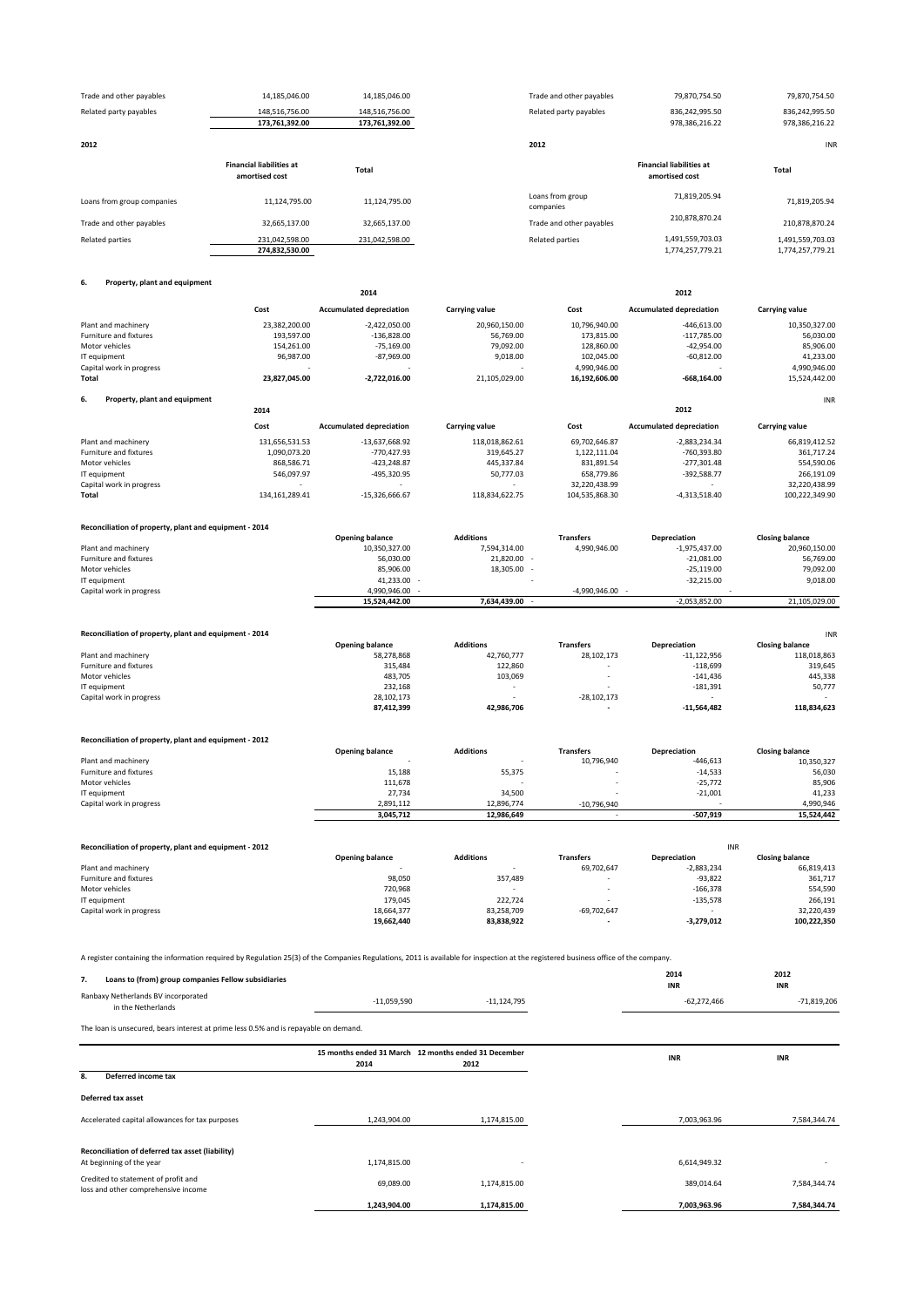#### **9. Retirement benefits**

#### Defined contribution plan

It is policy of the company to provide retirement benefits to all its full-time employees. A defined contribution pension fund, which is subject to the Pensions Fund Act exists for this purpose. The scheme is funded both b

| 10. Related party receivable (non-<br>current)                    |                 |                 | <b>INR</b>       | <b>INR</b>       |
|-------------------------------------------------------------------|-----------------|-----------------|------------------|------------------|
| Be-Tabs Pharmaceuticals Proprietary<br>Limited<br>11. Inventories |                 | 69,402,734.00   |                  | 448,048,638<br>0 |
|                                                                   |                 |                 |                  |                  |
|                                                                   | 5,888,423.00    | 34,131,800.00   | 33,155,534.91    | 220, 347, 320.85 |
| Raw materials, components                                         | 10,484,605.00   | 4,206,628.00    | 59,034,938.06    | 27,157,056.17    |
| Finished goods                                                    | 1,657,356.00    | 330,653.00      | 9,331,959.46     | 2,134,622.34     |
| Goods in transit                                                  | 18,030,384.00   | 38,669,081.00   | 101,522,432.43   | 249,638,999.35   |
| 12. Trade and other receivables                                   |                 |                 |                  |                  |
| Trade receivables                                                 | 16,234,497.00   | 85,767,402.00   | 91,410,456.08    | 553,695,300.19   |
| Impairment on trade receivables                                   | $-5,781,001.00$ | $-4,850,246.00$ | $-32,550,681.31$ | $-31,312,111.04$ |
|                                                                   | 10,453,496.00   | 80,917,156.00   | 58,859,774.77    | 522,383,189.15   |
| Employee costs in advance                                         | 31.000.00       | 354.006.00      | 174.549.55       | 2,285,384.12     |
| Prepayments                                                       | 45,516.00       | 166,599.00      | 256.283.78       | 1,075,526.15     |
| VAT                                                               | 11,491,054.00   | 6,684,610.00    | 64,701,880.63    | 43,154,357.65    |
| Advance to suppliers                                              |                 | 4,300,051.00    |                  | 27,760,174.31    |
| Receivables from related parties                                  | 97,009,052.00   |                 | 546,222,139.64   |                  |
| Other receivables                                                 |                 | 9,933.00        |                  | 64,125.24        |
|                                                                   | 119,030,118.00  | 92,432,355.00   | 670,214,628.38   | 596,722,756.62   |

**Trade and other receivables past due but not impaired**

Trade and other receivables which are less than 3 months past due are not considered to be impaired. At 31 March 2014, R 5,964,201 (2012: R 20,656,769) were past due but not impaired.

#### **Trade and other receivables past due but not impaired**

Trade and other receivables which are less than 3 months past due are not considered to be impaired. At 31 March 2014, R 5,964,201 (2012: R 20,656,769) were past due but not impaired.

The ageing of amounts past due but not impaired is as follows: **INR** INR INR INR

|                             | 5,964,201.00 | 20.656.769.00 | 33.582.212.84 | 133.355.513.23 |
|-----------------------------|--------------|---------------|---------------|----------------|
| More than 151 days past due | 3.992.326.00 | 8.006.559.00  | 22.479.313.06 | 51.688.566.82  |
| 121 - 150 days past due     | 742.009.00   | 1,483,789.00  | 4,177,978.60  | 9.579.012.27   |
| 31 - 120 days past due      | 1.035.880.00 | 6,398,173.00  | 5.832.657.66  | 41.305.183.99  |
| 0 - 30 days past due        | 193.986.00   | 4.768.248.00  | 1.092.263.51  | 30.782.750.16  |
|                             |              |               |               |                |

#### **13. Cash and cash equivalents**

For the purpose of the statement of cash flows, cash, cash equivalents include total cash assets less bank overdrafts:

| <b>Bank balances</b>                       | 15,444,233.00                | 58,548,725.00                  | 86,960,771                     | 377,977,566                       |
|--------------------------------------------|------------------------------|--------------------------------|--------------------------------|-----------------------------------|
| 14. Share capital                          |                              |                                |                                |                                   |
| Authorised                                 |                              |                                |                                |                                   |
| 1 000 Ordinary shares of R1 each           |                              |                                | 1,000                          | 1,000                             |
| All issued shares are fully paid up.       |                              |                                |                                |                                   |
| Issued                                     |                              |                                |                                |                                   |
| 500 Ordinary shares of R1 each             | 500                          | 500                            | 3,367                          | 3,367                             |
| Share premium                              | 2,000,000                    | 2,000,000                      | 12,995,452                     | 12,995,452                        |
|                                            | 2,000,500                    | 2,000,500                      |                                |                                   |
| 15. Trade and other payables               |                              |                                |                                |                                   |
| Trade payables                             |                              |                                |                                |                                   |
| Payables to related parties                | 522,582.00<br>148,516,756.00 | 7,267,304.00<br>231,042,598.00 | 2,942,466.22<br>836,242,995.50 | 46,916,100.71<br>1,491,559,703.03 |
| Other accrued expenses                     | 41,928.00                    | 230,561.00                     | 236,081.08                     | 1,488,450.61                      |
| Other payables                             | 13,662,464.00                | 25,167,269.00                  | 76,928,288.29                  | 162,474,299.55                    |
|                                            | 162,743,730.00               | 263,707,732.00                 | 916,349,831.08                 | 1,702,438,553.91                  |
|                                            |                              |                                |                                |                                   |
| 16. Revenue                                |                              |                                |                                |                                   |
| Sale of goods                              | 370,716,966.00               | 458,176,855.00                 | 2,223,857,024.60               | 2,984,865,504.89                  |
| 17. Cost of sales                          |                              |                                |                                |                                   |
| Sale of goods                              |                              |                                |                                |                                   |
| Cost of goods sold                         | 335,024,565.00               | 391,651,339.00                 | 2,009,745,440.91               | 2,551,474,521.17                  |
| 18. Expenses by nature                     |                              |                                |                                |                                   |
| Raw materials, components and              | 335,024,565.00               | 391,651,339.00                 | 2,009,745,440.91               | 2,551,474,521.17                  |
| finished goods purchased                   |                              |                                |                                |                                   |
| Advertising costs                          | 169,922.00                   | 269,292.00                     | 1,019,328.13                   | 1,754,345.28                      |
| Auditors remuneration                      | 132,000.00                   | 111,541.00                     | 791,841.63                     | 726,651.47                        |
| Bad debts written off                      | 930,755.00                   | 4,492,412.00                   | 5,583,413.32                   | 29,266,527.69                     |
| Depreciation                               | 2,053,852.00                 | 507,919.00                     | 12,320,647.87                  | 3,308,918.57                      |
| Distribution charges                       | 13,862,540.00                | 24,597,560.00                  | 83,158,608.28                  | 160,244,690.55                    |
| <b>Employee Costs</b>                      | 5,326,325.00                 | 4,295,590.00                   | 31,951,559.69                  | 27,984,299.67                     |
| Other expenses                             | 2,972,375.00                 | 2,019,243.00                   | 17,830,683.86                  | 13,154,677.52                     |
| Profit and loss on exchange<br>differences | 764,418.00                   | 1,771,983.00                   | 4,585,590.88                   | 11,543,863.19                     |
| Royalties charges paid                     | 4,109,384.00                 | 8,332,213.00                   | 24,651,373.73                  | 54,281,517.92                     |
|                                            |                              |                                |                                |                                   |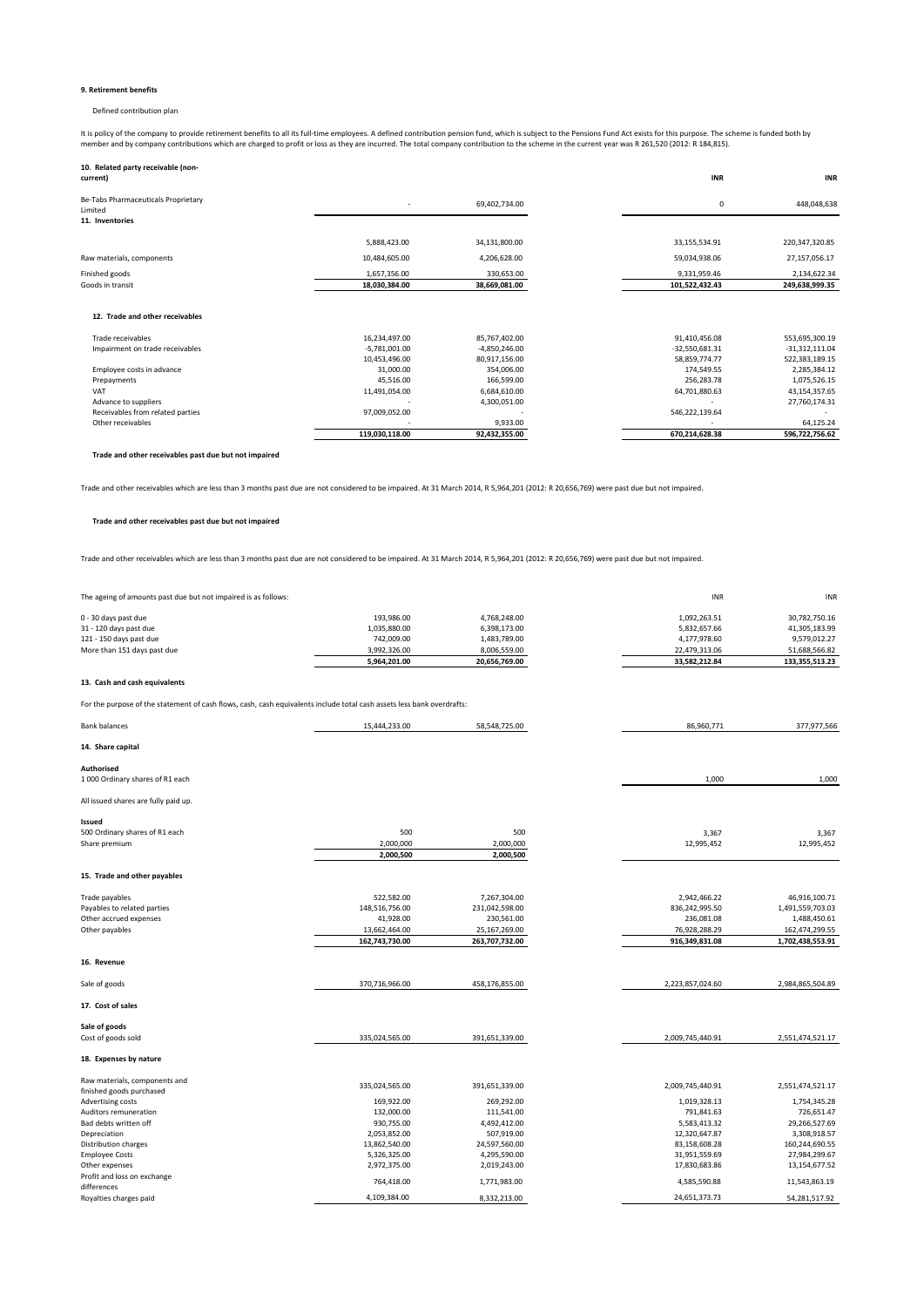| Total cost of sales, distribution costs<br>and administrative expenses                                                        | 365,346,136.00                                                                                             | 438,049,092.00                     | 2,191,638,488.30                   | 2,853,740,013.03                   |
|-------------------------------------------------------------------------------------------------------------------------------|------------------------------------------------------------------------------------------------------------|------------------------------------|------------------------------------|------------------------------------|
|                                                                                                                               |                                                                                                            |                                    |                                    |                                    |
| 19.<br><b>Finance income</b>                                                                                                  |                                                                                                            |                                    |                                    |                                    |
| <b>Finance income</b><br>Bank                                                                                                 | 91,248                                                                                                     | 65,786                             | 547,379                            | 428,573                            |
| 20.<br><b>Finance costs</b>                                                                                                   |                                                                                                            |                                    |                                    |                                    |
| Group companies                                                                                                               | 4,137,565                                                                                                  | 1,597,366                          | 24,820,426                         | 10,406,293                         |
| 21.<br>Income tax expense                                                                                                     |                                                                                                            |                                    |                                    |                                    |
| Major components of the income tax expense Current<br>Local income tax - current period                                       | 439,953                                                                                                    | 317,147                            | 2,639,190                          | 2,066,104                          |
| Deferred                                                                                                                      |                                                                                                            |                                    |                                    |                                    |
| Deferred tax movement - current                                                                                               | $-69,089$                                                                                                  |                                    | $-414,451$                         | $\mathbf{0}$                       |
|                                                                                                                               | 370,864                                                                                                    | 317,147                            | 2,224,739                          | 2,066,104                          |
| Reconciliation of the income tax expense                                                                                      |                                                                                                            |                                    |                                    |                                    |
| Reconciliation between accounting profit and income tax expense.                                                              |                                                                                                            |                                    |                                    |                                    |
| Accounting profit                                                                                                             | 1,324,513.00                                                                                               | 18,596,183.00                      | 7,945,488.90                       | 121, 147, 771.99                   |
| Tax at the applicable tax rate of 28% (2011: 28%)                                                                             | 370,864.00                                                                                                 | 5,206,931.00                       | 2,224,739.05<br>$\mathbf 0$        | 33,921,374.59                      |
| Tax effect of adjustments on taxable income<br>Royalty                                                                        |                                                                                                            | $-2,093,333.00$                    | 0                                  | $-13,637,348.53$                   |
| Tax losses carried forward                                                                                                    | 370,864.00                                                                                                 | $-2,796,451.00$<br>317,147.00      | 2,224,739.05                       | $-18,217,921.82$<br>2,066,104.23   |
|                                                                                                                               |                                                                                                            |                                    |                                    |                                    |
| 22. Cash (used in)/generated from operations                                                                                  |                                                                                                            |                                    |                                    |                                    |
| Profit before taxation<br><b>Adjustments for:</b>                                                                             | 1,324,513.00                                                                                               | 18,596,183.00                      | 7,457,843.47                       | 120,052,827.63                     |
| Depreciation and amortisation<br>Interest received                                                                            | 2,053,852.00<br>$-91,248.00$                                                                               | 507,919.00<br>$-65,786.00$         | 11,564,481.98<br>$-513,783.78$     | 3,279,012.27<br>$-424,699.81$      |
| Finance costs                                                                                                                 | 4,137,565.00                                                                                               | 1,597,366.00                       | 23,297,100.23                      | 10,312,240.15                      |
| Changes in working capital:<br>Inventories                                                                                    | 20,638,697.00                                                                                              | 40,048,749.00                      | $\Omega$<br>116,208,879.50         | 258,545,829.57                     |
| Trade and other receivables<br>Trade and other payables                                                                       | -26,597,763.00<br>$-100,964,002.00$                                                                        | $-2,548,358.00$<br>72,887,490.00   | -149,762,179.05<br>-568,491,002.25 | $-16,451,633.31$<br>470,545,448.68 |
| Related party receivable (non-current)                                                                                        | 69,402,734.00<br>-30,095,652.00                                                                            | 131,023,563.00                     | 390,781,159.91<br>-169,457,500.00  | 845,859,025.18                     |
| 23. Tax paid                                                                                                                  |                                                                                                            |                                    |                                    |                                    |
| Balance at beginning of the period                                                                                            | 1,663,121.00                                                                                               | $-235,749.00$                      | 9,364,420.05                       | $-1,521,943.19$                    |
| Current tax for the period recognised in profit or loss<br>Balance at end of the period                                       | -439,953.00<br>$-2,486,047.00$                                                                             | $-317,147.00$<br>$-1,663,121.00$   | $-2,477,212.84$<br>-13,998,012.39  | $-2,047,430.60$<br>-10,736,739.83  |
|                                                                                                                               | $-1,262,879.00$                                                                                            | -2,216,017.00                      | $-7,110,805.18$                    | $-14,306,113.62$                   |
| 24. Related parties                                                                                                           |                                                                                                            |                                    |                                    |                                    |
|                                                                                                                               |                                                                                                            |                                    |                                    |                                    |
| Relationships<br>Ultimate holding company<br>Daiichi Sankyo Co. Limited                                                       |                                                                                                            |                                    |                                    |                                    |
| Holding company<br>Ranbaxy South Africa Proprietary Limited<br>Fellow subsidiaries                                            | Be-Tabs Pharmaceuticals Proprietary Limited Be-Tabs Investments Proprietary Limited Ranbaxy Netherlands BV |                                    |                                    |                                    |
| Ranbaxy Laboratories Limited<br>Shareholders<br>MC Segoneco                                                                   |                                                                                                            |                                    |                                    |                                    |
| Community Investment Pharmaceuticals Proprietary Limited<br>Ranbaxy South Africa Proprietary Limited                          |                                                                                                            |                                    |                                    |                                    |
| Directors<br>R Chakravanti<br>MJ Madungandaba A Madan                                                                         |                                                                                                            |                                    |                                    |                                    |
| M Lotz<br>I Banerjee                                                                                                          |                                                                                                            |                                    |                                    |                                    |
| M Bharadwaj                                                                                                                   |                                                                                                            |                                    |                                    |                                    |
| <b>Related party balances</b>                                                                                                 |                                                                                                            |                                    |                                    |                                    |
| Loan accounts - Owing to related parties<br>Ranbaxy Netherlands BV                                                            | 11,059,590.00                                                                                              | 11,124,795.00                      | 62,272,466.22                      | 71,819,205.94                      |
|                                                                                                                               |                                                                                                            |                                    |                                    |                                    |
| Amounts included in Trade receivable (Trade Payable) regarding related parties<br>Be-Tabs Pharmaceuticals Proprietary Limited | 96,871,095.00                                                                                              | 69,402,734.00                      | 545,445,354.73                     | 448,048,637.83                     |
| Ranbaxy South Africa Proprietary Limited<br>Ranbaxy South Africa Proprietary Limited                                          | $-30,237,259.00$<br>137,957.00                                                                             | -73,071,079.00                     | -170,254,836.71<br>776,784.91      | -471,730,658.49                    |
| Ranbaxy Laboratories Limited<br>Be-Tabs Pharmaceuticals Proprietary Limited                                                   | $-64,897,268.00$<br>-53,382,229.00                                                                         | -154,761,465.00<br>$-3,558,012.00$ | -365,412,545.05<br>-300,575,613.74 | -999,105,648.81<br>-22,969,735.31  |
|                                                                                                                               | -51,507,704.00                                                                                             | -161,987,822.00                    | -290,020,855.86                    | -1,045,757,404.78                  |
| <b>Related party transactions</b>                                                                                             |                                                                                                            |                                    |                                    |                                    |
| Interest paid to (received from) related parties                                                                              |                                                                                                            |                                    |                                    |                                    |
| Ranbaxy South Africa Proprietary Limited<br>Ranbaxy Netherlands BV                                                            | 3,077,975.00                                                                                               | 750,079.00                         | 18,464,157.17                      | 4,886,508.14                       |
|                                                                                                                               | 1,059,590.00<br>4,137,565.00                                                                               | 852,328.00<br>1,602,407.00         | 6,356,268.75<br>24,820,425.91      | 5,552,625.41<br>10,439,133.55      |
| <b>Related parties (continued)</b><br>24.                                                                                     |                                                                                                            |                                    |                                    |                                    |
|                                                                                                                               |                                                                                                            |                                    |                                    |                                    |
| Purchases from (sales to) related<br>parties                                                                                  |                                                                                                            |                                    |                                    |                                    |
| Be-Tabs Pharmaceuticals Proprietary<br>Limited                                                                                | $-87,387,473.00$                                                                                           | $-91,427,804.00$                   | -524,219,994.00                    | -595,620,872.96                    |
| Be-Tabs Pharmaceuticals Proprietary<br>Limited                                                                                | 162,204,987.00                                                                                             | 88,875,343.00                      | 973,035,314.94                     | 578,992,462.54                     |
| Ranbaxy South Africa Proprietary<br>Limited                                                                                   | $-23,441.00$                                                                                               | 43,976,167.00                      | $-140,617.88$                      | 286,489,687.30                     |